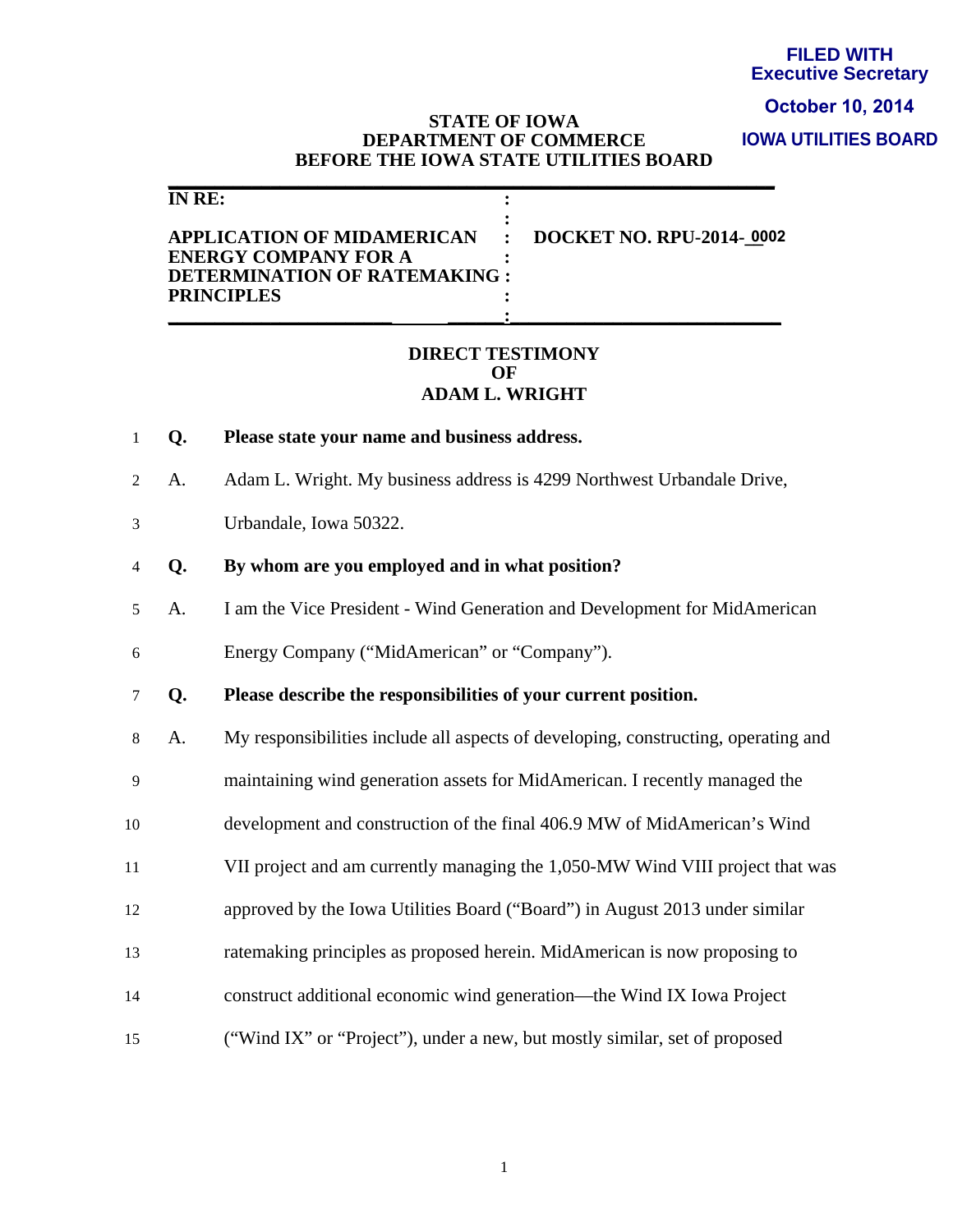1 ratemaking principles, and to be located at two Iowa sites discussed later in my 2 testimony. We are targeting up to 162 MW (nameplate capacity) of new wind 3 generation assets under Wind IX.

### 4 **Q**. **Please describe your educational background and business experience.**

5 A. I received a Bachelor of Science degree in Civil Engineering from the University 6 of Nebraska-Omaha in December of 2002. In 2003, I joined Northern Natural Gas 7 Company ("Northern"), a subsidiary of MidAmerican Energy Holdings Company, 8 as a Pipeline Safety Engineer. I was responsible for ensuring the integrity of 9 Northern's pipeline system and developing programs to ensure the pipeline 10 system was operating in compliance with all federal regulations. In 2004, I was 11 promoted to Program Manager – Systems Integrity and assumed management 12 responsibilities for the development and implementation of Northern's programs 13 to ensure compliance with the Pipeline Safety Act of 2002, which was signed into 14 law to improve pipeline integrity in high consequence areas ("HCA"). In 2005, I 15 became the Manager of Pipeline Safety and HCA, and became responsible for 16 day-to-day supervision of Northern's pipeline safety division in addition to the 17 responsibilities previously described for the Program Manager – Systems 18 Integrity position. In 2006, I was promoted to Manager – Projects in Northern's 19 engineering and construction division and was responsible for managing 20 Northern's design, engineering, and project management and construction-21 coordination personnel to ensure the on-time completion of engineering capital 22 construction projects. In 2007, I was promoted to Project Director with 23 responsibility for the development and construction of pipeline segments to 24 provide natural gas transportation service to new and existing markets within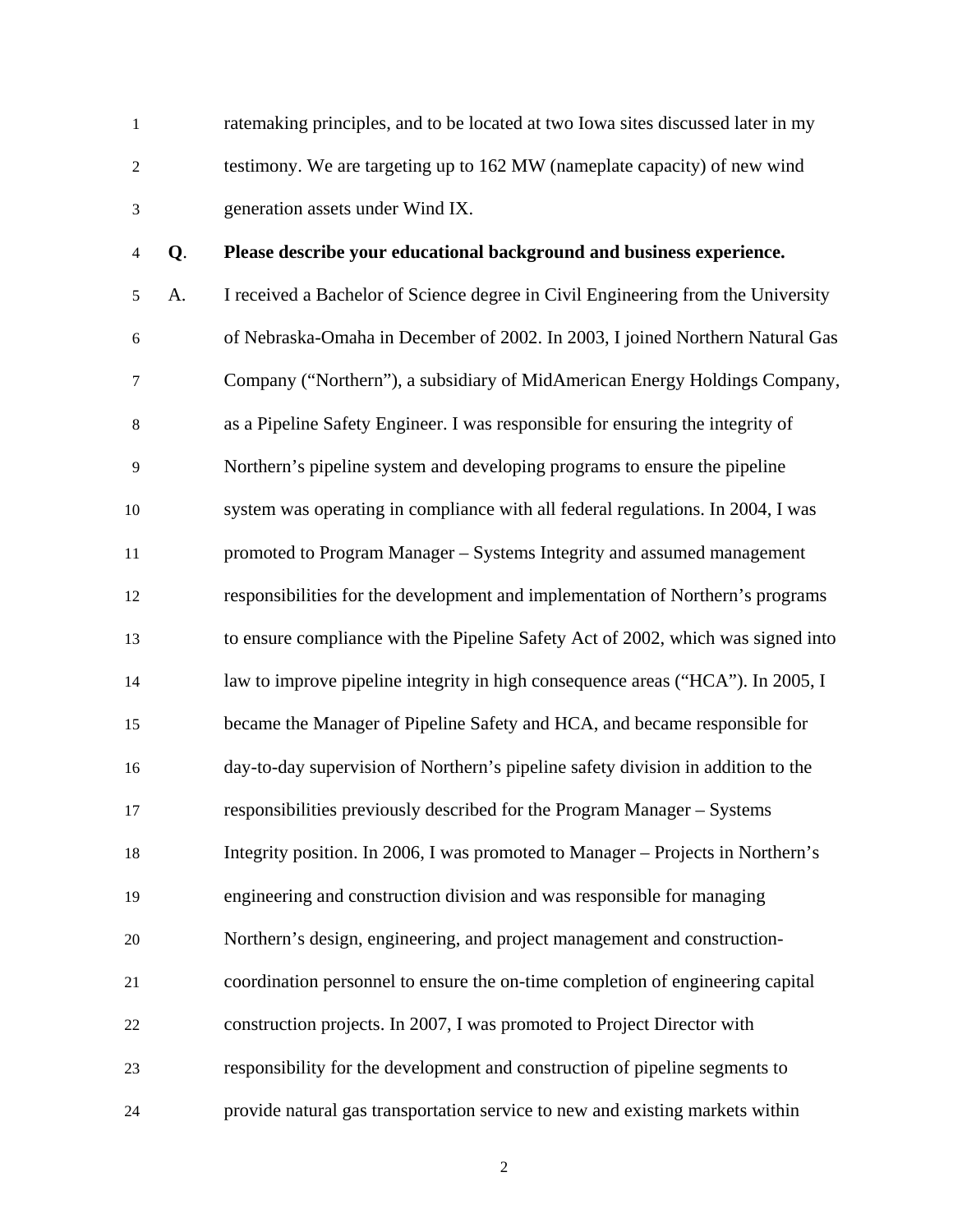| 1              | Northern's service territory. In 2010, I was promoted to Vice President –         |
|----------------|-----------------------------------------------------------------------------------|
| 2              | Marketing and became responsible for managing the day-to-day supervision of       |
| 3              | Northern's marketing department, which focused on long-term contract              |
| $\overline{4}$ | negotiations, customer satisfaction and strategic market analysis. In 2012, I was |
| 5              | transferred to MidAmerican where I was named Vice President – Wind                |
| 6              | Development. Later in 2012, my title was changed to Vice President – Wind         |
| 7              | Generation and Development to better reflect the full scope of responsibilities   |
| 8              | assumed with the initial transfer.                                                |
|                | PURPOSE OF TESTIMONY                                                              |
|                |                                                                                   |

9 **Q. What is the purpose of your testimony?**  10 A. The purpose of my testimony is to address the following: 11 • Describe the Ratemaking Principles Application, including introducing 12 MidAmerican's witnesses and a brief outline of the issues they will address. 13 • Provide an overview of MidAmerican's case in this docket. 14 • Address timing considerations MidAmerican must contend with if it is to 15 successfully obtain Production Tax Credit ("PTC") benefits for the Project. 16 • Explain how wind generation can become a considerable economic 17 development asset for Iowa by helping to attract new businesses to our state 18 and encouraging existing businesses to expand. 19 • Review MidAmerican's experience with constructing and operating wind 20 generation to demonstrate MidAmerican's ability to successfully construct 21 and operate the Project. 22 • Address ownership, site description, general description, raw materials used 23 and wastes created, financial and contractual commitments, general 24 contractor, operator, mitigation of construction and operating risks, economic 25 impact, and efficiency and control technologies. 26 • Provide information supporting proposed ratemaking principles governing (i) 27 cost cap (Section 5.2), (ii) size cap (Section 5.3) and (iii) the depreciation life 28 of Wind IX (Section 5.4).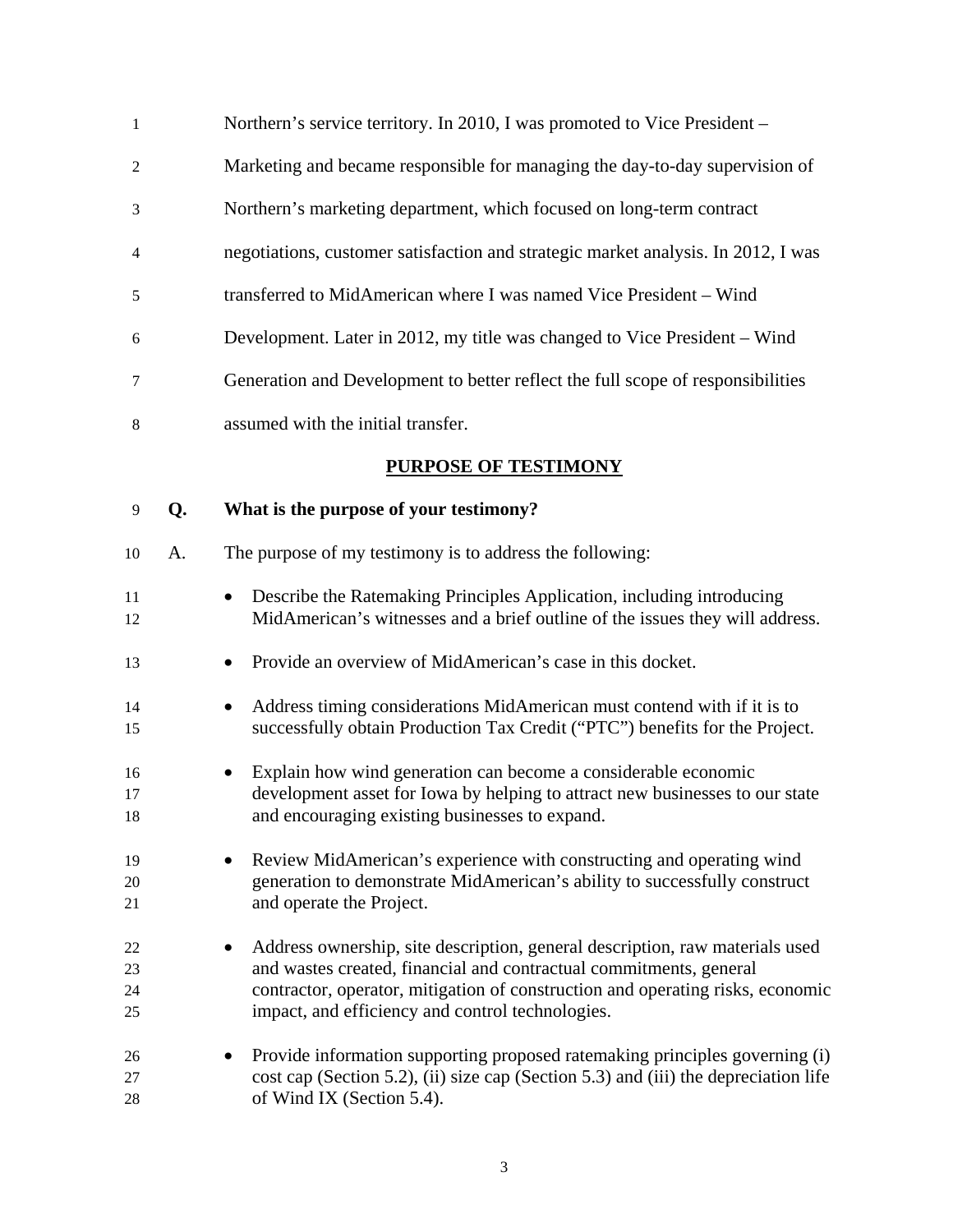- 1 Summarize MidAmerican's need for Wind IX and why Wind IX is a 2 reasonable choice for MidAmerican and how it complies with Iowa public 3 policy as set forth in H.F. 577/H.F. 659.
- 4 Explain why MidAmerican believes no siting certificate is required for Wind 5 IX.

### **RATEMAKING PRINCIPLES APPLICATION**

### 6 **Q. Please compare this filing with prior MidAmerican ratemaking principles**

### 7 **applications.**

- 8 A. This application ("Application" or "Ratemaking Principles Application") largely
- 9 draws upon MidAmerican's previous eight wind ratemaking principles
- 10 applications, which the Board approved on August 9, 2013 (RPU-2013-0003),
- 11 December 14, 2009 (RPU-2009-0003), August 27, 2008 (RPU-08-4),
- 12 June 16, 2008 (RPU-08-2), July 27, 2007 (RPU-07-2), April 18, 2006
- 13 (RPU-05-4), January 31, 2005 (RPU-04-3), and October 17, 2003 (RPU-03-1),
- 14 addressing ratemaking principle topics such as a cost cap, size cap, depreciation,
- 15 return on equity, renewable energy credits and  $CO<sub>2</sub>$  credits, cancellation cost
- 16 recovery, and Iowa jurisdictional allocation.
- 17 As in prior applications, this Application considers rules that the Board
- had at one time proposed in Docket No. RMU-01-11, but subsequently rejected.<sup>1</sup>
- 19 MidAmerican believes that the information provided in the Ratemaking Principles
- 20 Application sections (see Volume I of this filing) and in the written direct
- 21 testimony (this Volume II), represents a substantial record on which the Board
- 22 can favorably rule on this Application.

 $\overline{\phantom{a}}$ 

 $1$  The Board subsequently terminated that docket; however, these terminated rules largely address topics pertinent to a ratemaking principles filing.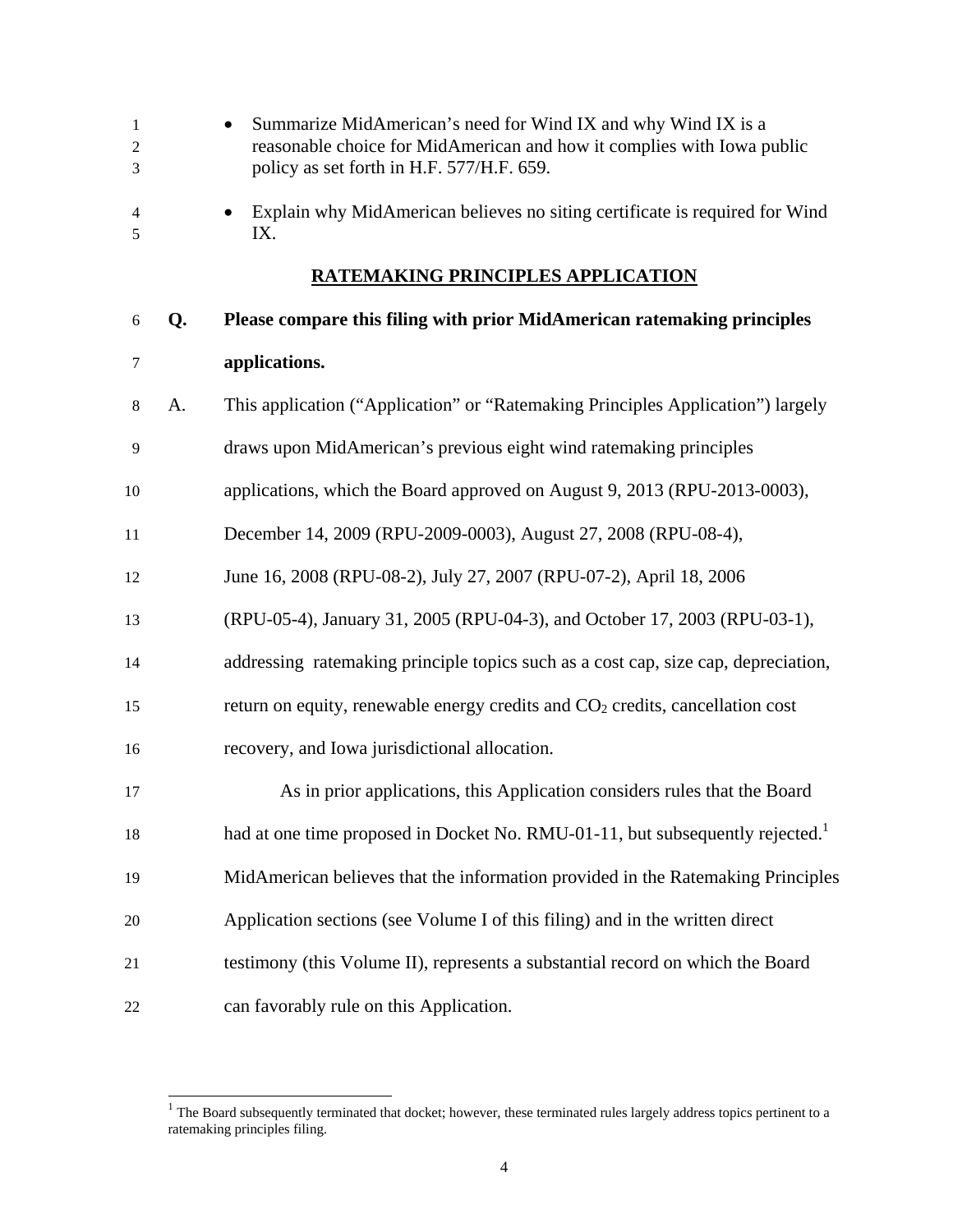# 1 **Q. Briefly describe the testimony filed in support of the Ratemaking Principles**  2 **Application.**

3 A. Below, I have listed each of MidAmerican's other witnesses, along with a brief 4 synopsis of their testimony in support of the Ratemaking Principles Application. 5 **Peter J. Schuster,** Supervisor, Electric System Planning. Mr. Schuster testifies 6 about the process MidAmerican will follow to ensure that Wind IX sites do not 7 degrade the adequacy, reliability, or operating flexibility of the existing 8 transmission system from a local and regional perspective.

- 9 **Neil D. Hammer**, Director, Market Assessment. Mr. Hammer testifies about the 10 needs Wind IX can fulfill; Wind IX's estimated hours of operation, output and 11 capacity factor; Wind IX's impact on electric supply reliability in Iowa; Wind
- 12 IX's impact on fuel diversity and use of non-traditional supply sources in Iowa;
- 13 MidAmerican's consideration of other renewable supply options in comparison to
- 14 Wind IX; and a comparison of conventional generation resources to Wind IX.
- 15 **Michael C. Fehr,** Director of Regulatory Relations. Mr. Fehr will address how 16 MidAmerican fulfills the energy efficiency requirement for ratemaking principles 17 eligibility.
- 18 **Mark C. Yocum**, Director, Supply and Marketing Finance. Mr. Yocum sponsors 19 portions of Section 2 of the Ratemaking Principles Application concerning 20 economic aspects of Wind IX. In so doing, Mr. Yocum explains the rate impact 21 Wind IX is projected to have on Iowa retail customers.
- 22 **Jennifer A. McIvor**, Vice President, Environmental Programs, Compliance and 23 Permitting. Ms. McIvor sponsors Section 4.2 of the Ratemaking Principles 24 Application, and her testimony addresses the environmental impact of Wind IX.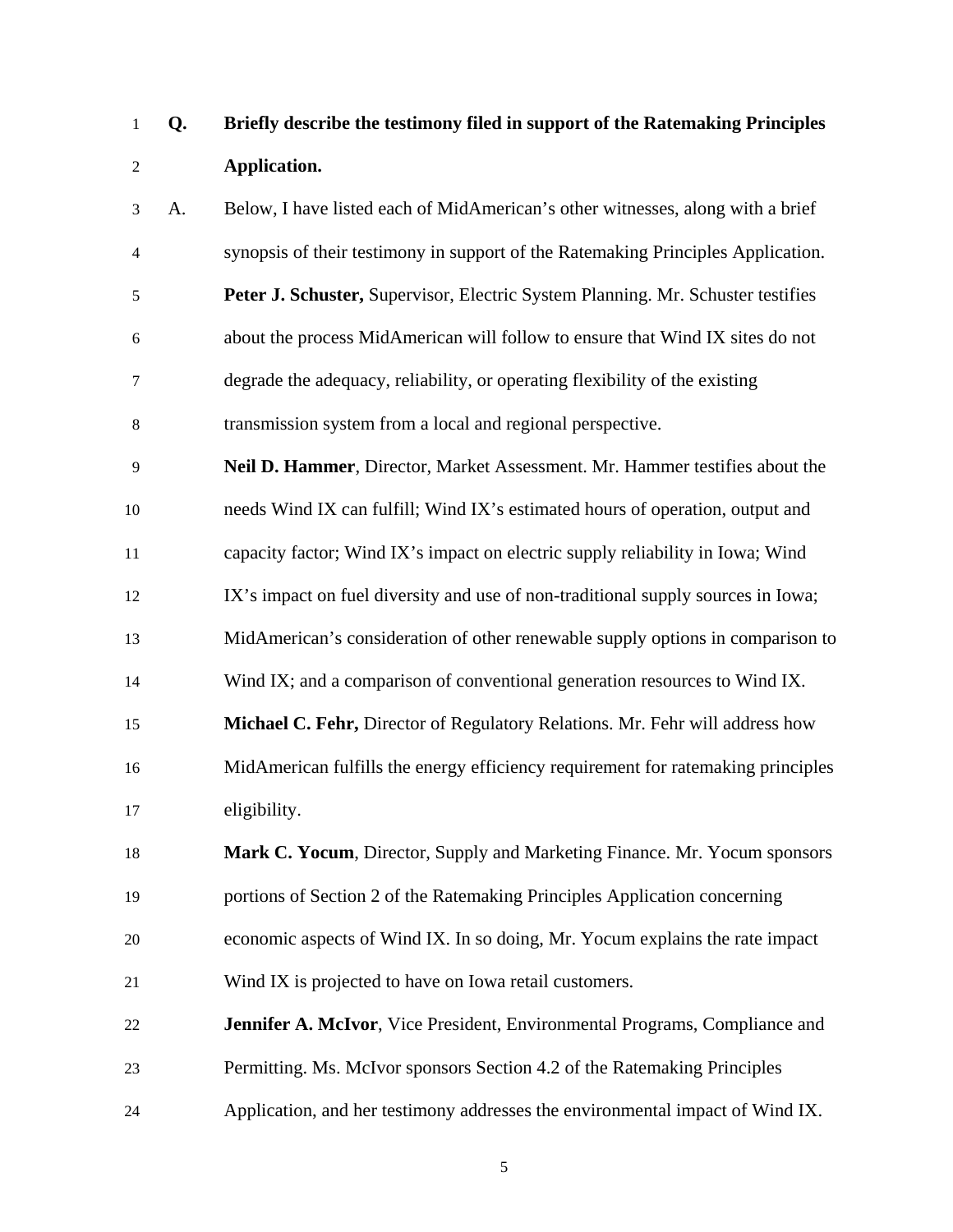| $1\,$          |    | In her testimony, Ms. McIvor states that the construction, maintenance and            |
|----------------|----|---------------------------------------------------------------------------------------|
| $\overline{c}$ |    | operation of Wind IX will be consistent with reasonable utilization of air, land,     |
| 3              |    | and water resources considering available technology and the economics of             |
| 4              |    | available alternatives. Ms. McIvor also provides a general description of the value   |
| 5              |    | of renewable energy resources, such as wind power, due to the global climate          |
| 6              |    | initiatives and the Environmental Protection Agency's proposed Clean Power            |
| 7              |    | Plan.                                                                                 |
| 8              |    | Thomas B. Specketer, Vice President and Chief Financial Officer. Mr. Specketer        |
| 9              |    | sponsors four ratemaking principles described in Section 5 of the Application:        |
| 10             |    | Iowa jurisdictional cost allocation (Section 5.1), cancellation cost recovery         |
| 11             |    | (Section 5.6), renewable energy and $CO2$ credits, etc., (Section 5.7), and federal   |
| 12             |    | production tax credit (Section 5.8).                                                  |
| 13             |    | Dr. James Vander Weide, President of Financial Strategy Associates, a firm that       |
| 14             |    | provides strategic and financial consulting services to clients in the electric, gas, |
| 15             |    | insurance, telecommunications, and water industries. Mr. Vander Weide's               |
| 16             |    | testimony supports the determination of an appropriate allowed return on equity       |
| 17             |    | ("ROE") for the ROE ratemaking principle (Section 5.5).                               |
|                |    | <b>OVERVIEW OF THE CASE</b>                                                           |
| 18             | Q. | Why has MidAmerican decided to pursue further expansion of wind power                 |
| 19             |    | in Iowa at this time?                                                                 |
| 20             | A. | There are several reasons:                                                            |
| 21             |    | The state of Iowa's long-standing support for renewable generation as                 |
| 22             |    | evidenced by the ratemaking principles law governing renewable energy and             |
| 23             |    | comments by Governor Branstad.                                                        |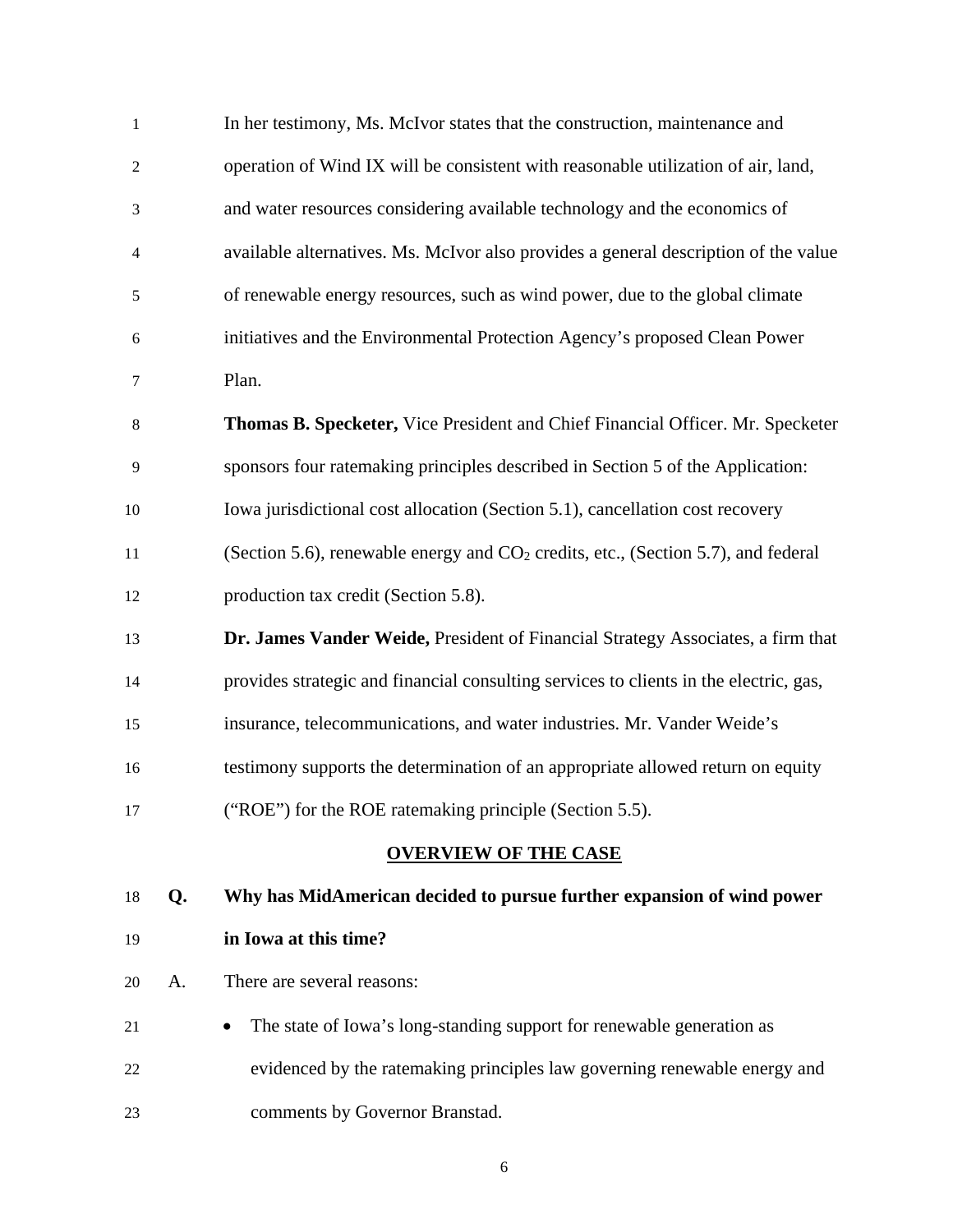| $\mathbf{1}$   | $\bullet$ | MidAmerican is continuing a strategy to reduce its carbon footprint and other   |
|----------------|-----------|---------------------------------------------------------------------------------|
| $\overline{2}$ |           | emissions from generating electricity. To achieve a significant reduction, non- |
| 3              |           | carbon and low to no-emissions generation, especially wind power, will have     |
| 4              |           | to be a critical part of generation capacity in Iowa. Wind IX offers additional |
| 5              |           | environmental benefits that MidAmerican witness McIvor addresses in her         |
| 6              |           | testimony.                                                                      |
| 7              | $\bullet$ | MidAmerican's positive experience with existing wind projects as I describe in  |
| 8              |           | a later section of my testimony.                                                |
| 9              | $\bullet$ | MidAmerican's proposed ratemaking principles regarding size and cost cap        |
| 10             |           | allow MidAmerican to develop Wind IX sites in a timely and advantageous         |
| 11             |           | manner for MidAmerican's customers. I address these ratemaking principles       |
| 12             |           | in a later section of my testimony.                                             |
| 13             | $\bullet$ | MidAmerican wants to be able to utilize the PTC that has been extended to       |
| 14             |           | projects that were under construction before January 1, 2014 and that are       |
| 15             |           | constructed and placed in service before January 1, 2016. Timely approval of    |
| 16             |           | this Application will allow MidAmerican to take full advantage of these         |
| 17             |           | opportunities and tax credits for our customers.                                |
| 18             |           | Wind IX sites are projected to provide net benefits over their 30-year          |
| 19             |           | depreciable lives for the benefit of our customers, and Wind IX is projected to |
| 20             |           | essentially pay for itself as addressed in the testimony of MidAmerican         |
| 21             |           | witness Yocum. Thus, Wind IX may help mitigate potential future rate            |
| 22             |           | increases, as well as providing energy with no fuel costs.                      |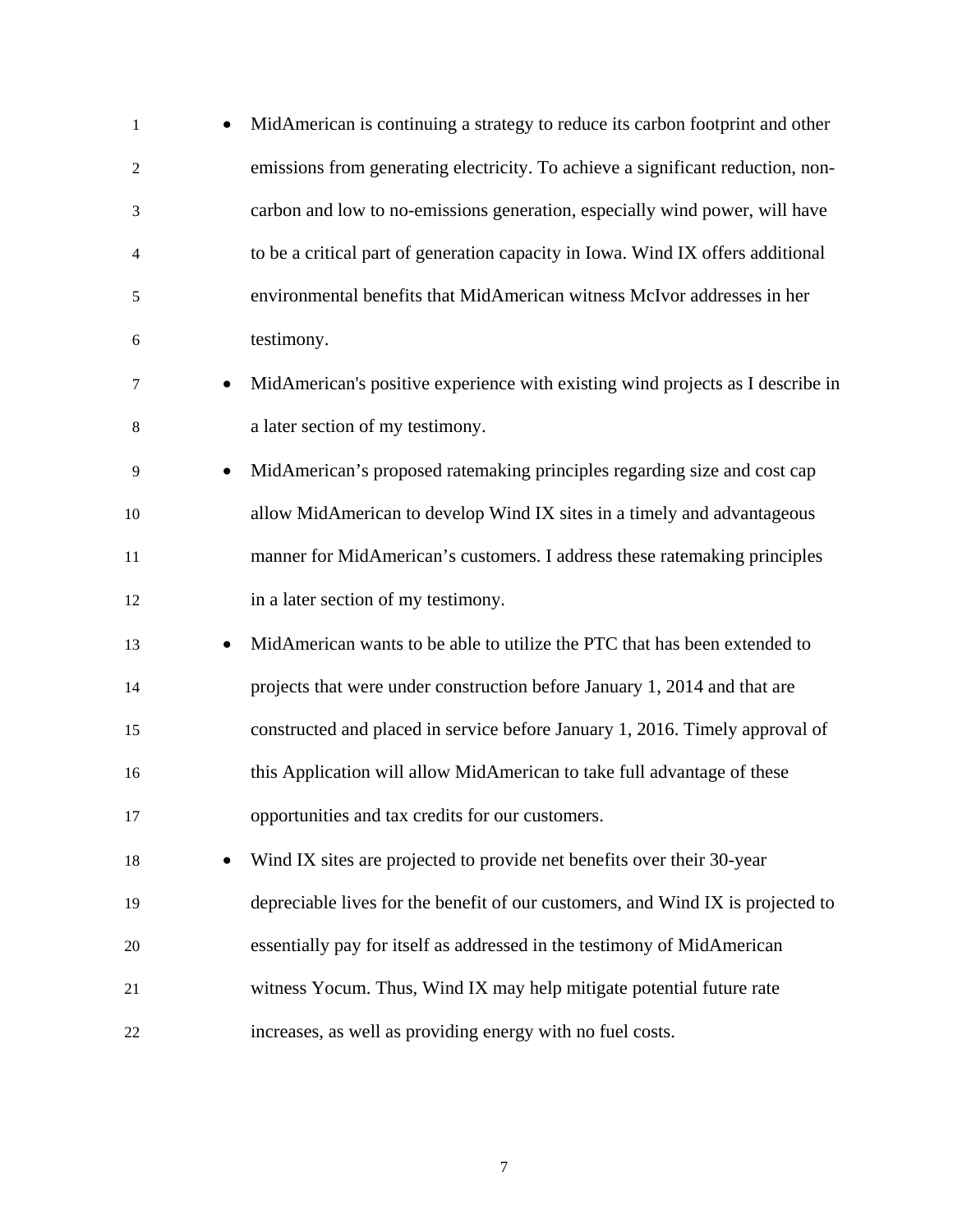| $\mathbf{1}$               |    | Wind IX would provide a partial offset to the reduced generation associated                                                                                                                                                                                                                                                                         |
|----------------------------|----|-----------------------------------------------------------------------------------------------------------------------------------------------------------------------------------------------------------------------------------------------------------------------------------------------------------------------------------------------------|
| $\overline{c}$             |    | with the expected retirement, no later than April 2016, of over 500 MW of                                                                                                                                                                                                                                                                           |
| $\mathfrak{Z}$             |    | generation capacity at Neal Energy Center and Walter Scott Energy Center.                                                                                                                                                                                                                                                                           |
| 4                          |    | The desire to further reduce dependence on fossil fuels and customer exposure<br>$\bullet$                                                                                                                                                                                                                                                          |
| 5                          |    | to more volatile fuel-cost sources of energy and potential fuel transportation                                                                                                                                                                                                                                                                      |
| 6                          |    | cost changes as discussed in the testimony of MidAmerican witness Hammer.                                                                                                                                                                                                                                                                           |
| 7                          | Q. | You indicated that the state of Iowa encourages the construction of more                                                                                                                                                                                                                                                                            |
| 8                          |    | renewables in Iowa. Please elaborate.                                                                                                                                                                                                                                                                                                               |
| 9                          | A. | Iowa has enacted Section 476.53 of the Iowa Code which, at pertinent points,                                                                                                                                                                                                                                                                        |
| 10                         |    | states as follows:                                                                                                                                                                                                                                                                                                                                  |
| 11<br>12<br>13<br>14<br>15 |    | It is the intent of the general assembly to encourage the development of<br>renewable electric power generation. It is also the intent of the general<br>assembly to encourage the use of renewable power to meet local electric<br>needs and the development of transmission capacity to export wind power<br>generated in Iowa. (Section 476.53A) |
| 16<br>17<br>18<br>19       |    | The general assembly's intent with regard to the development of electric<br>power generating and transmission facilitiesshall be implemented in a<br>manner that is cost-effective and compatible with the environmental<br>policies of the state, as expressed in Title XI. (Section $476.53(2)(a)$ )                                              |
| 20<br>21<br>22<br>23<br>24 |    | The general assembly's intent with regard to the reliability of electric<br>service to Iowa consumersshall be implemented by considering the<br>diversity of the types of fuel used to generate electricity, the availability<br>and reliability of fuel supplies, and the impact of the volatility of fuel<br>costs. (Section $476.53(2)(b)$ )     |
| 25                         |    | These provisions of state law make Iowa public policy regarding renewable                                                                                                                                                                                                                                                                           |
| 26                         |    | generation clear.                                                                                                                                                                                                                                                                                                                                   |
| 27                         | Q. | You mentioned Governor Branstad's promotion of wind generation. What is                                                                                                                                                                                                                                                                             |
| 28                         |    | the basis for that statement?                                                                                                                                                                                                                                                                                                                       |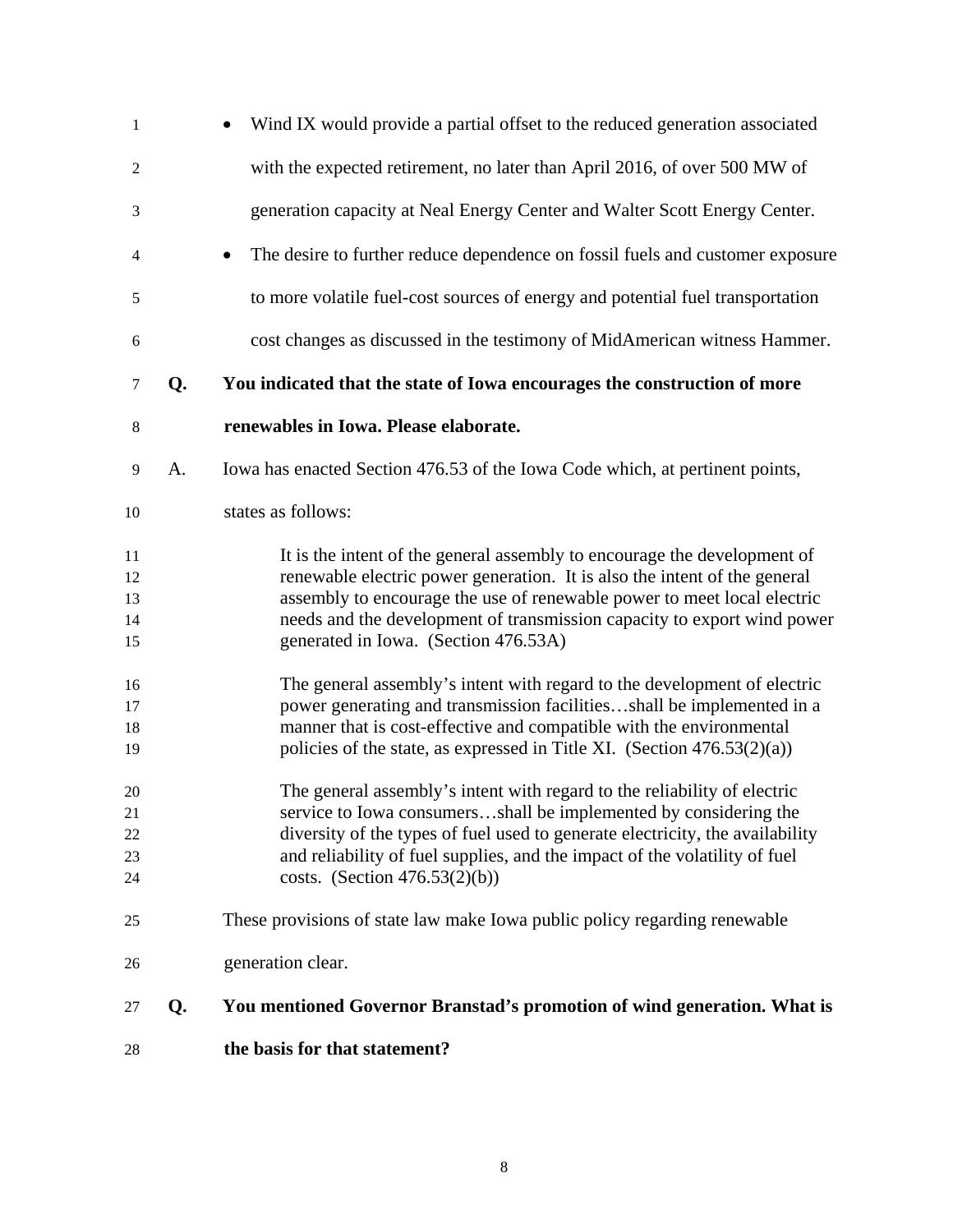| 1                                | A. | On December 16, 2013, while attending a commemoration event at Siemens'                                                                                                                                                                                                                                                                                                                                                                                         |
|----------------------------------|----|-----------------------------------------------------------------------------------------------------------------------------------------------------------------------------------------------------------------------------------------------------------------------------------------------------------------------------------------------------------------------------------------------------------------------------------------------------------------|
| $\overline{2}$                   |    | blade manufacturing facility in Fort Madison, Iowa, Governor Branstad                                                                                                                                                                                                                                                                                                                                                                                           |
| 3                                |    | commented:                                                                                                                                                                                                                                                                                                                                                                                                                                                      |
| $\overline{4}$<br>5              |    | "Iowa is a leader in wind generation, and I welcome the opportunity to expand<br>renewable energy in our great state,"                                                                                                                                                                                                                                                                                                                                          |
| 6<br>7<br>8<br>9<br>10           |    | "It is great to have an Iowa-based energy company placing the world's largest<br>onshore order for wind turbines in a facility that has produced more than<br>9,000 blades since the plant began operations in 2007. Together, these<br>companies continue to greatly benefit Iowa's economy and demonstrate the<br>state's commitment to renewable energy." <sup>2</sup>                                                                                       |
| 11<br>12<br>13<br>14<br>15<br>16 |    | "Wind is more than just an important resource for renewable energy in the<br>state of Iowa. It also provides tremendous economic benefits to the state. Be it<br>the people working at the Siemens factory, or the farmers that are going to be<br>getting the benefit of leasing property, or the homeowners that are going to be<br>able to have this renewable energy source or companies like Facebook or<br>others that will be utilizing it. <sup>3</sup> |
|                                  |    |                                                                                                                                                                                                                                                                                                                                                                                                                                                                 |
| 17                               | Q. | Please elaborate on the diversity benefit you mentioned.                                                                                                                                                                                                                                                                                                                                                                                                        |
| 18                               | A. | First, I would note the provisions of Iowa law cited above. Clearly, diversification                                                                                                                                                                                                                                                                                                                                                                            |
| 19                               |    | of utility generation portfolios is a priority of Iowa law. Nationally, the direction                                                                                                                                                                                                                                                                                                                                                                           |
| 20                               |    | from the Obama Administration and other policy makers is to encourage further                                                                                                                                                                                                                                                                                                                                                                                   |
| 21                               |    | diversity in energy supply with renewables and non-carbon emitting resources.                                                                                                                                                                                                                                                                                                                                                                                   |
| 22                               |    | Additionally, in recent years the cost of coal transportation has increased, and                                                                                                                                                                                                                                                                                                                                                                                |
| 23                               |    | historically natural gas has been subject to price volatility.                                                                                                                                                                                                                                                                                                                                                                                                  |
| 24                               |    | Fuel price volatility issues, coupled with the positive experience in                                                                                                                                                                                                                                                                                                                                                                                           |
| 25                               |    | construction and operation of MidAmerican's existing wind facilities, have                                                                                                                                                                                                                                                                                                                                                                                      |
| 26                               |    | demonstrated the desirability of further diversifying fuel sources, especially non-                                                                                                                                                                                                                                                                                                                                                                             |

 $\overline{\phantom{a}}$ 

 $^2$  http://www.midamericanenergy.com/wind\_news.aspx<br><sup>3</sup> http://whotv.com/2013/12/16/wind-energy-siemens-will-make-midamerican-turbines/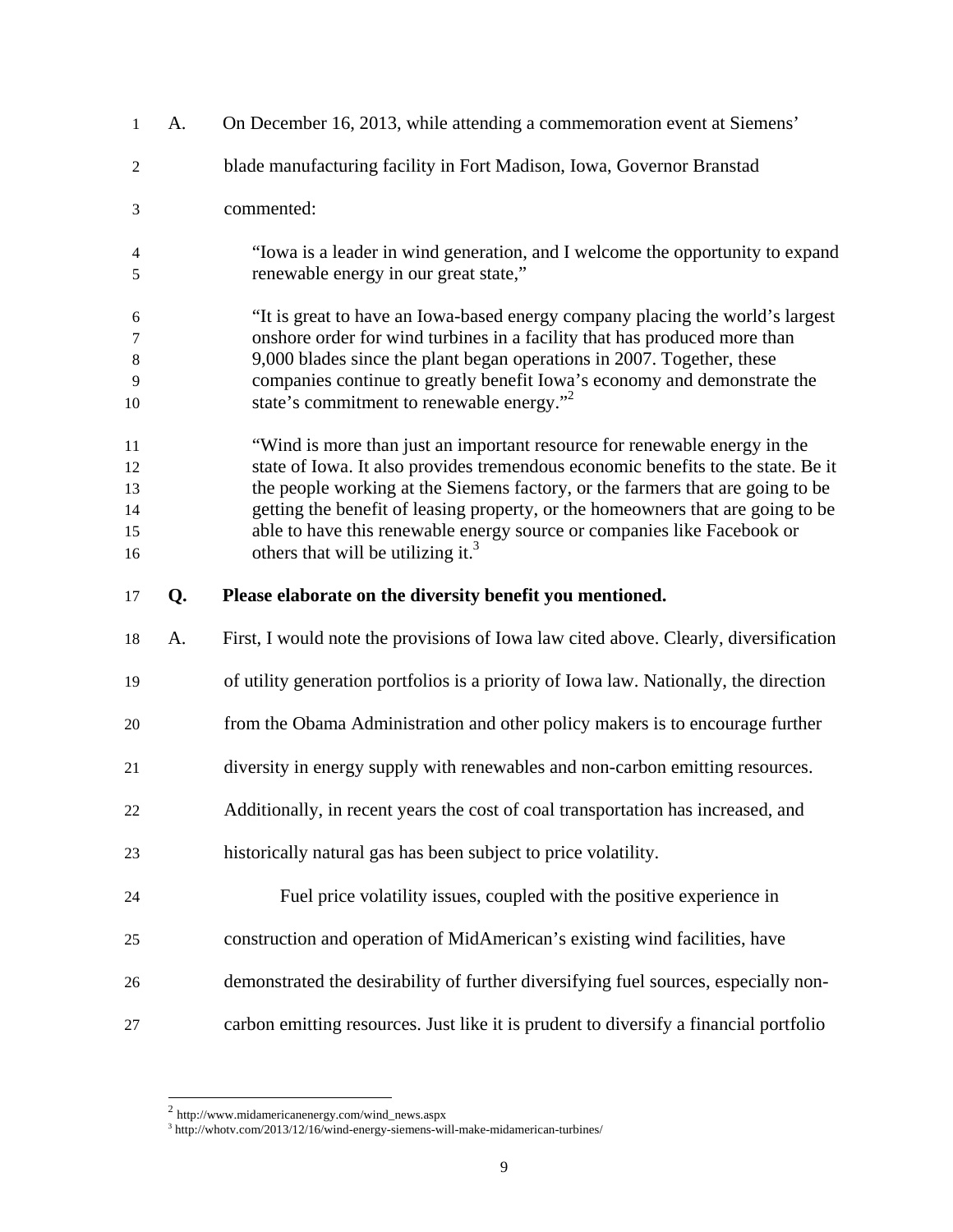| in an effort to minimize volatility and risk, it is prudent to diversify sources of |
|-------------------------------------------------------------------------------------|
| electricity generation for much the same reason. MidAmerican witness Hammer         |
| will discuss portfolio diversity in greater detail.                                 |

### **TIMING CONSIDERATIONS**

# 4 **Q. Please address the timing considerations involved in MidAmerican's request**  5 **for approval of Wind IX ratemaking principles.**

6 A. There are multiple considerations with respect to timing. First, the sooner 7 MidAmerican proceeds, the sooner the state of Iowa begins to realize the 8 economic development benefits. Second, the PTC benefits are important to 9 support the Project's economics. Without prompt action, MidAmerican would not 10 be in a position to complete the Project so that the sites are qualified to obtain the 11 PTC. Uncertainty as to whether Wind IX would qualify for such benefits changes 12 the risk and cost profile substantially, almost certainly resulting in a decision not 13 to proceed. Third, the sooner MidAmerican can place Wind IX generation into 14 service, the sooner our customers will realize energy benefits through the Energy 15 Adjustment Clause.

16 **Q. Please elaborate upon the PTC considerations involved in Wind IX.** 

17 A. Based on the recent one-year extension of the PTC granted in January 2013, 18 projects that were under construction before January 1, 2014, will automatically 19 qualify for the PTC so long as the facilities are constructed and placed in service 20 before January 1, 2016. The IRS applies this standard in a way that allows a 21 developer to meet the "begin construction", by January 1, 2014, requirement in 22 more than one way. Developers also may satisfy the "begin construction" 23 requirement by incurring 5% of the total cost of the project before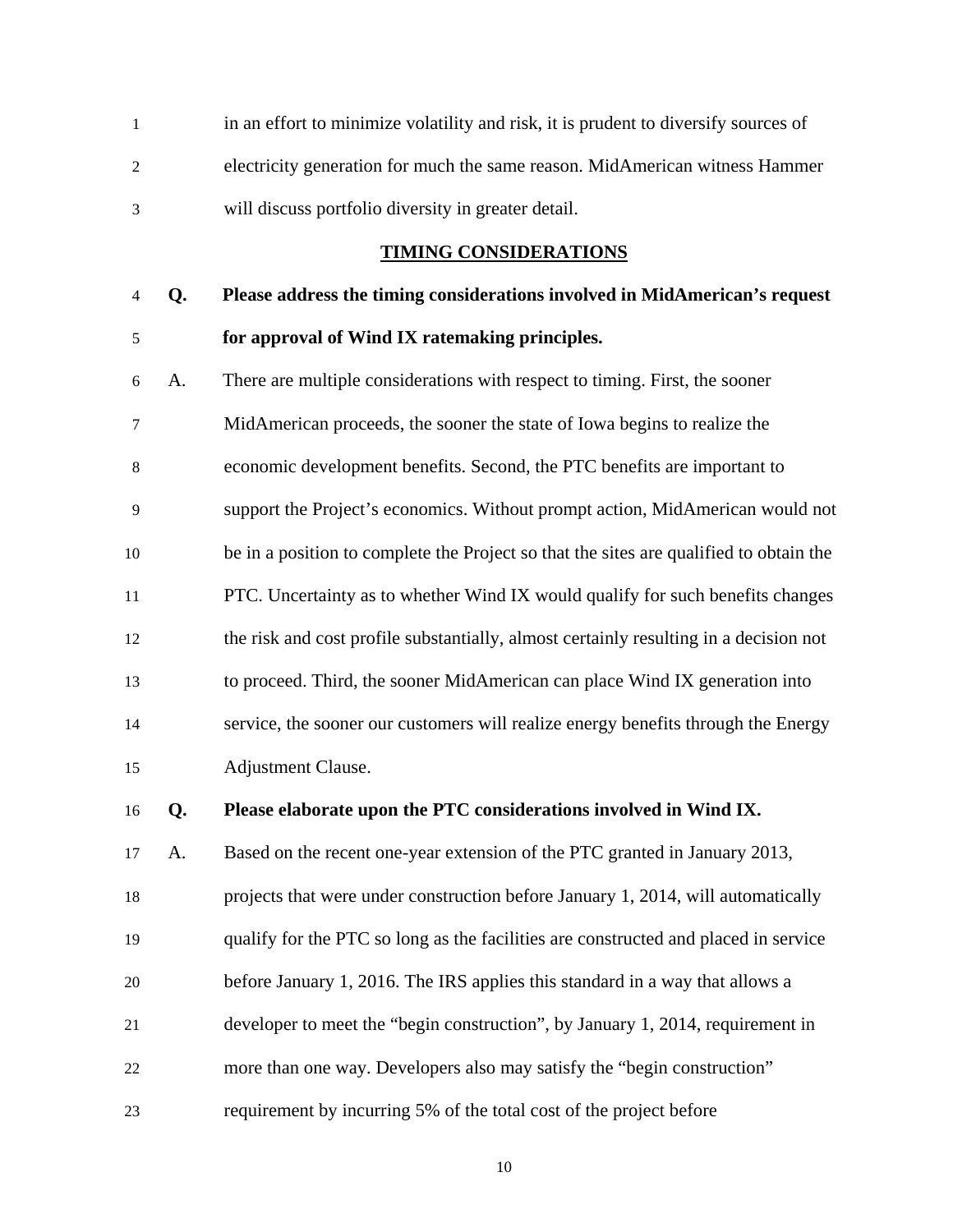| $\mathbf{1}$     |    | January 1, 2014, and showing continuous progress toward completion. (Note: Per       |
|------------------|----|--------------------------------------------------------------------------------------|
| $\overline{2}$   |    | the IRS guidance, in order to satisfy the "incur 5% of the total cost" requirement,  |
| 3                |    | the wind developer must before January 1, 2014, also take delivery of the assets     |
| $\overline{4}$   |    | that represent the incurrence of 5% of the total project cost, directly or through a |
| $\mathfrak s$    |    | contractor, or have a reasonable expectation of taking delivery within 3.5 months    |
| 6                |    | of the date of payment). As this guidance makes clear, after "beginning              |
| $\boldsymbol{7}$ |    | construction" before January 1, 2014, MidAmerican must make "continuous              |
| $\,8\,$          |    | effort to advance the project" in order to qualify for the PTC. Further guidance     |
| 9                |    | issued by the IRS in September 2013 stated that projects meeting the "begin          |
| 10               |    | construction" requirement, and that are placed in service before January 1, 2016,    |
| 11               |    | will be deemed to have automatically satisfied the "continuous effort"               |
| 12               |    | requirement. Therefore, it is critical that certainty on ratemaking principles be    |
| 13               |    | provided in time for the required investments and commitments to be made             |
| 14               |    | toward completion of the sites before January 1, 2016. For the purposes of this      |
| 15               |    | Wind IX ratemaking principles application, MidAmerican is assuming that the          |
| 16               |    | PTC is not later extended and that only projects and facilities that qualify for     |
| 17               |    | PTCs under the January 2013 one-year extension will be eligible for PTCs.            |
| 18               | Q. | How do these requirements impact MidAmerican's desire to pursue Wind                 |
| 19               |    | IX?                                                                                  |
| 20               | A. | MidAmerican must act swiftly to ensure the Wind IX sites can be fully developed      |
| 21               |    | and that construction is completed before January 1, 2016. In order to fully         |
| 22               |    | develop these sites, which will require significant payments and assumption of       |
| 23               |    | risk under current and future contracts in connection with turbine supply, balance   |
| 24               |    | of plant ("BOP"), interconnection and site development, MidAmerican needs to         |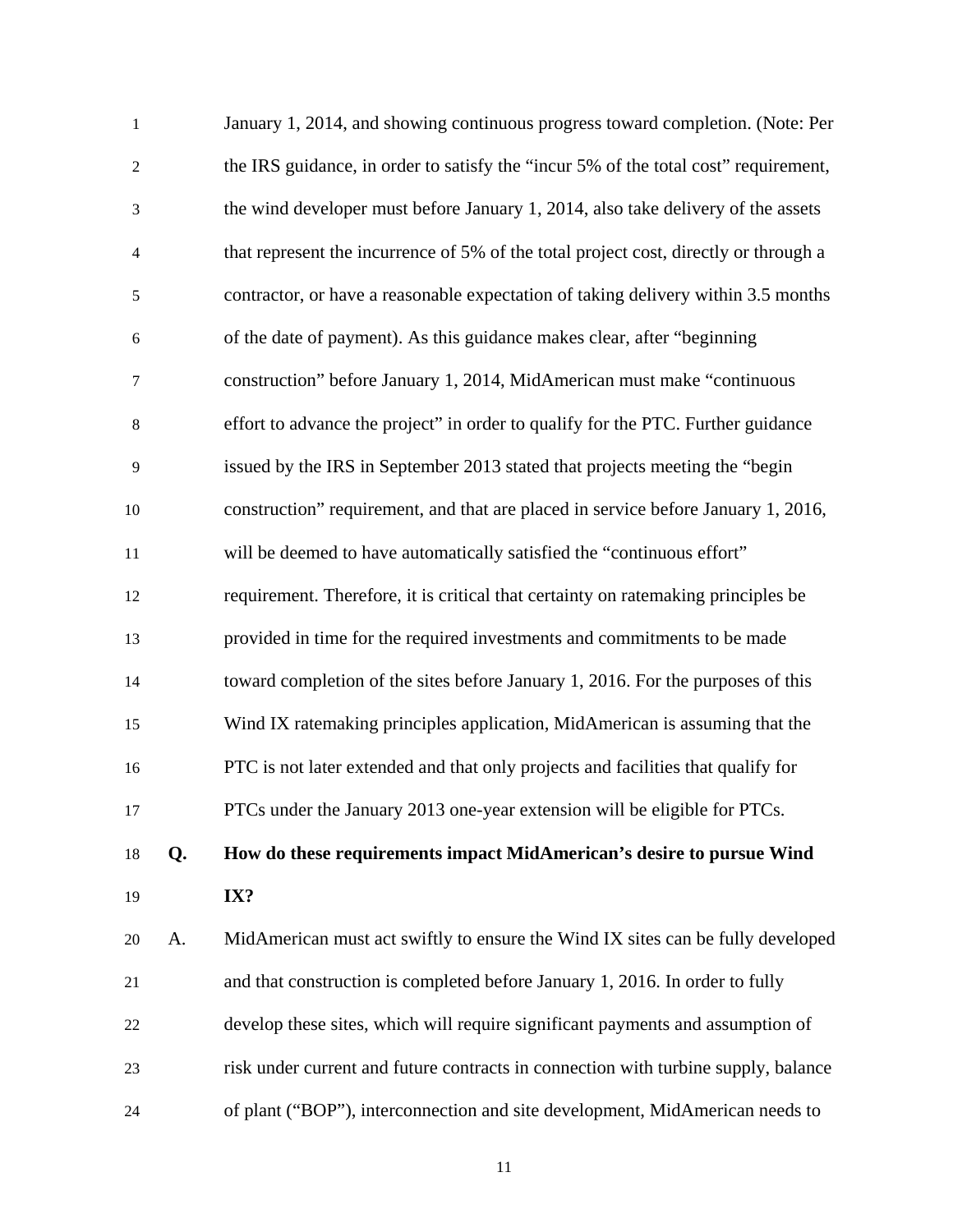| $\mathbf{1}$   |    | know the ratemaking principles that would apply if it were to undertake              |
|----------------|----|--------------------------------------------------------------------------------------|
| $\overline{2}$ |    | construction of Wind IX. As it is, MidAmerican may incur some significant risks      |
| 3              |    | (e.g., executing certain options for turbine supply and BOP services, making         |
| 4              |    | down payments to developers for development rights, and making interconnection       |
| 5              |    | payments) prior to obtaining ratemaking principles in order to position the PTC      |
| 6              |    | eligible sites. Given that it takes several weeks to put together a wind ratemaking  |
| 7              |    | principles filing and several additional weeks or months for the Board to complete   |
| 8              |    | its review and issue an order, MidAmerican and its customers could lose              |
| 9              |    | opportunities to take advantage of incremental economical wind projects if we do     |
| 10             |    | not pursue ratemaking principles now. Further, the ratemaking principles for         |
| 11             |    | which MidAmerican seeks approval largely mirror past ratemaking principles that      |
| 12             |    | have been supported by the Office of Consumer Advocate and approved by the           |
| 13             |    | Board.                                                                               |
| 14             | Q. | Why did MidAmerican not file its Ratemaking Principles Application earlier           |
| 15             |    | in 2014?                                                                             |
| 16             | A. | It takes considerable time to identify, investigate and evaluate sites for potential |
| 17             |    | development, not to mention the time it takes to understand and assess the           |

18 financial arrangements and risk allocations with MidAmerican's contractual

19 counterparties that are necessary to yield customer benefits. MidAmerican has

20 been evaluating potential sites for new or expanded development since late 2013,

- 21 but we have not until recently been able to obtain enough information to be able
- 22 to assess their viability, including how the IRS plans to interpret safe harbor and
- 23 start of construction provisions as applied to the targeted Wind IX sites.

24 Discussions over the past several months have helped MidAmerican hone in on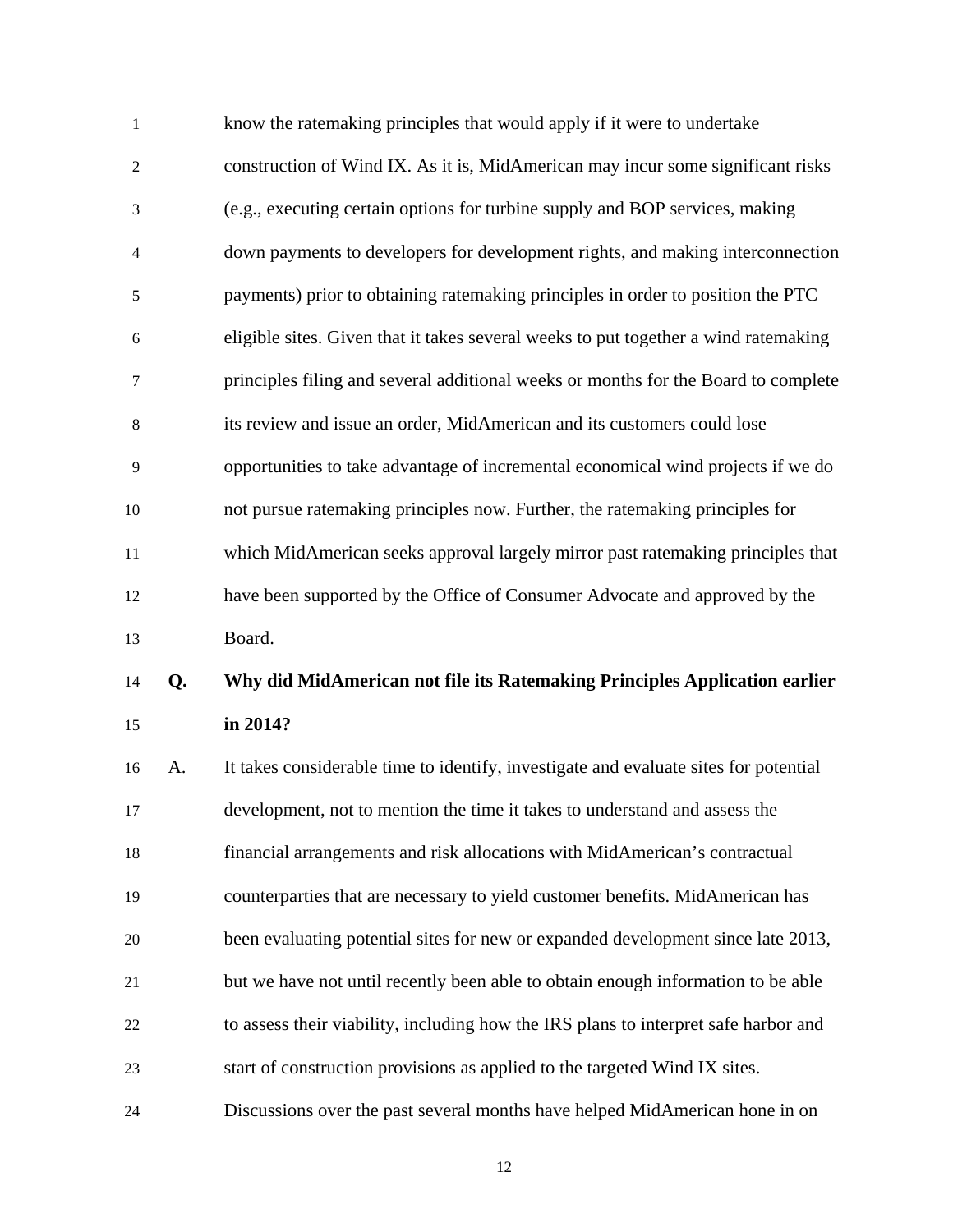| $\mathbf{1}$   | two sites, which MidAmerican believes will allow the facilities located thereon to |
|----------------|------------------------------------------------------------------------------------|
| 2              | be PTC-qualified, and that can be developed and built before January 1, 2016       |
| 3              | with acceptable risk profiles. Approximately 7 MW of Wind IX's wind turbines       |
| $\overline{4}$ | would be added as new facilities to the planned Highland wind farm, which is one   |
| 5              | of the Wind VIII sites, and the remaining Wind IX turbines would be placed on a    |
| 6              | site whose development was commenced by another developer. These two sites         |
| $\overline{7}$ | were qualified for PTC based on incurring 5% of the estimated project cost before  |
| 8              | January 1, 2014.                                                                   |
| 9              | In addition, MidAmerican has been heavily engaged in construction of the           |
| 10             | remainder of the 1,050-MW Wind VIII Iowa Project, and ensuring the Wind VIII       |

11 sites are on track for successful completion—tending to these tasks was important

12 before pursuing additional wind generation. It is now clear, based on review of

13 how the safe harbor and start of construction provisions will apply, the estimated

14 development and construction costs, the energy production for the targeted Wind

15 IX sites, and the construction progress for Wind VIII, that we have viable 16 opportunities and the resource capacity to undertake added wind generation 17 (Wind IX) for completion before January 1, 2016.

18 **Q. Please address whether there is an optimal time for the Board's completion**  19 **of its review of MidAmerican's Ratemaking Principles Application.** 

20 A. It would be ideal if the Board could rule on MidAmerican's Ratemaking

21 Principles Application no later than January 15, 2015. MidAmerican is already

22 holding discussions with a project developer, wind turbine supplier, potential

23 balance of plant contractors, and the Midwest ISO, in an effort to be in a position

24 to qualify these sites for the PTC and to place these Wind IX turbines in service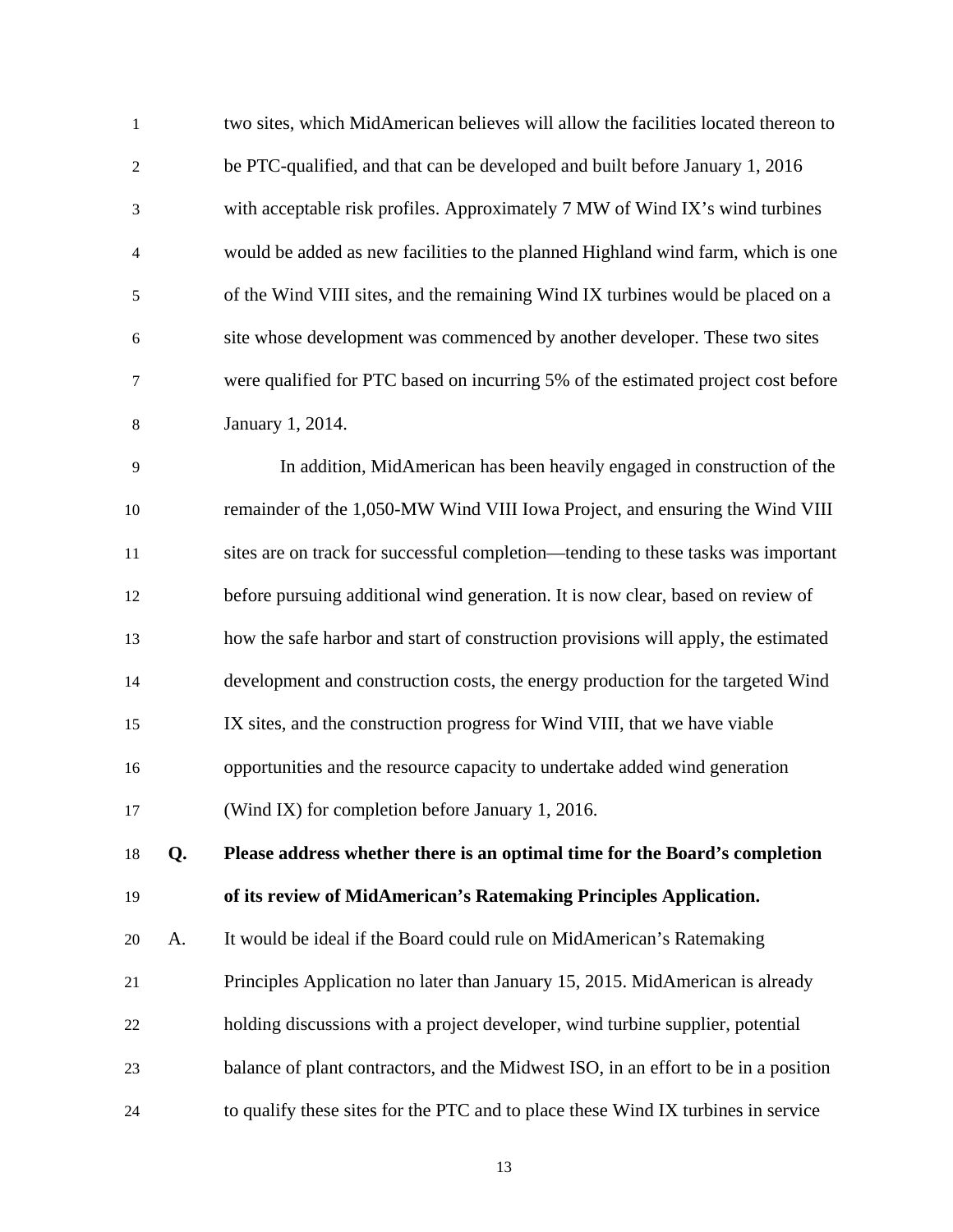| $\mathbf{1}$     | by the PTC automatic qualification deadline (i.e., before January 1, 2016). As    |
|------------------|-----------------------------------------------------------------------------------|
| $\boldsymbol{2}$ | stated above, MidAmerican may have to incur some risk before obtaining            |
| 3                | ratemaking principles, but we hope to mitigate those risks by obtaining           |
| $\overline{4}$   | ratemaking principles as soon as possible. Once ratemaking principles are put in  |
| $\mathfrak s$    | place, MidAmerican can make the very significant financial commitments that are   |
| 6                | needed to move Wind IX forward. MidAmerican believes the current market           |
| $\boldsymbol{7}$ | conditions for adding new wind generation that can be qualified for the PTC       |
| $\,8\,$          | under the 2013 extension of the PTC are limited, but MidAmerican believes there   |
| $\mathbf{9}$     | is an opportunity to construct up to 162 MW of additional economical wind         |
| 10               | power facilities. To take advantage of this opportunity, however, there will have |
| 11               | to be a number of significant additional payments by MidAmerican relating to      |
| 12               | turbine supply, development activities, long lead time substation equipment, and  |
| 13               | balance of plant contracting. It is important to minimize risks and costs for our |
| 14               | customers, and for MidAmerican, by receiving definitive ratemaking principles     |
| 15               | before very significant costs and commitments must be undertaken and before this  |
| 16               | limited economic opportunity is missed. Moreover, timely definitive ratemaking    |
| 17               | principles are necessary to ensure these investments and/or construction can      |
| 18               | commence in time to be completed by the PTC automatic qualification deadline      |
| 19               | of December 31, 2015, which is an economic absolute for delivering the benefits   |
| 20               | of Wind IX.                                                                       |
| 21               | In order to take advantage of this limited economic opportunity, ensure           |
| 22               | Wind IX can be PTC-qualified, and meet the PTC automatic qualification            |
| 23               | deadline, MidAmerican will need to make very significant cost and other           |

24 commitments to developers, turbine suppliers, long lead time material suppliers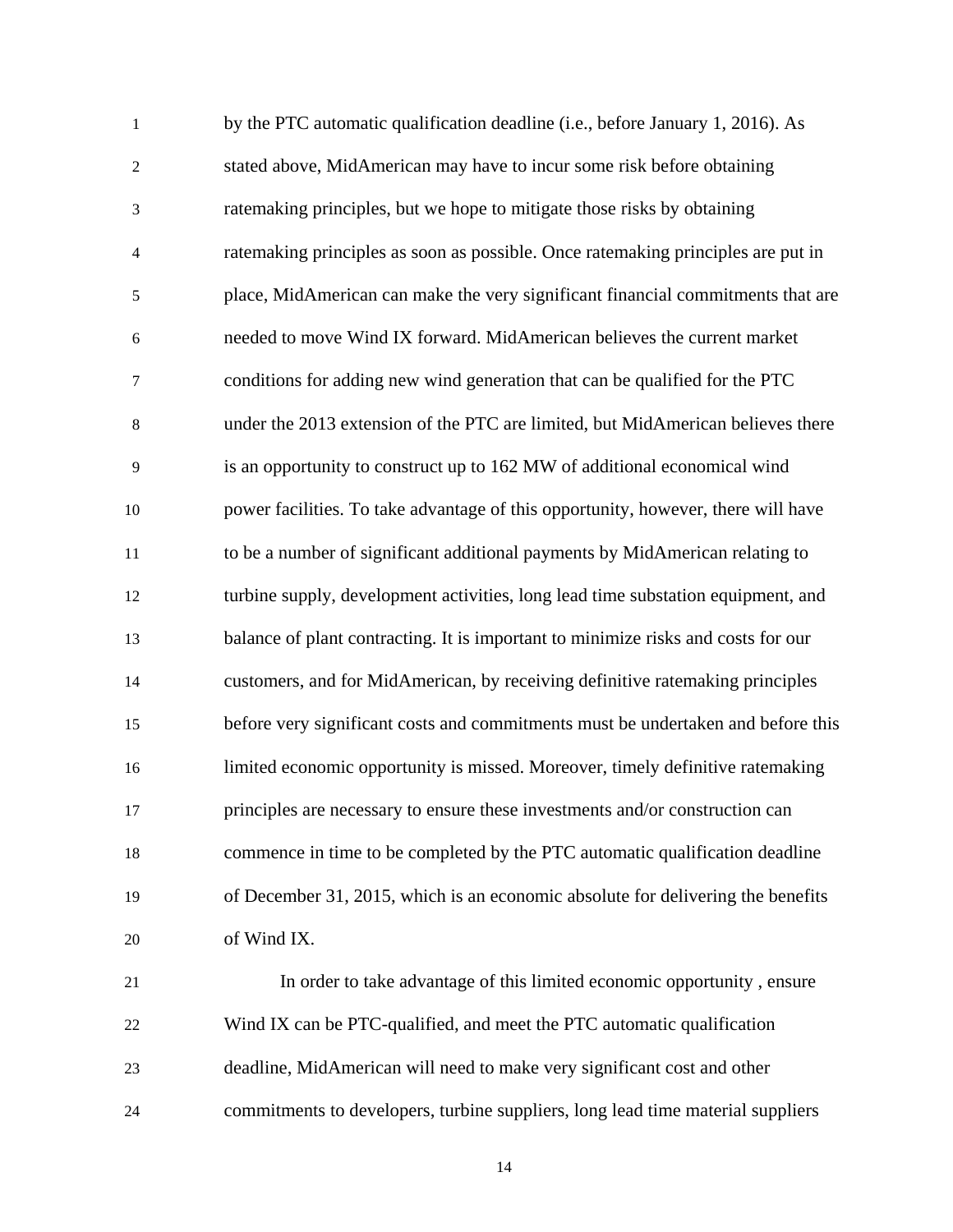| $\mathbf{1}$   | (i.e. substation transformer manufacturers) and balance of plant contractors by        |
|----------------|----------------------------------------------------------------------------------------|
| 2              | late January 2015, in order to ensure development sites are acquired and activities    |
| 3              | are completed, balance of plant services are available and the wind turbine supply     |
| $\overline{4}$ | chain is formed to take full advantage of the construction season that will begin in   |
| 5              | early spring 2015. Thus, one can see that we have a very tight timeline for            |
| 6              | developing Wind IX to deliver the stated benefits to customers. Approval by            |
| $\overline{7}$ | January 15, 2015, will enable investments and commitments to be made by the            |
| 8              | end of 2014. Without making such investments and commitments, MidAmerican              |
| 9              | will lose out on the limited PTC-qualified sites and/or will be at significant risk of |
| 10             | not completing the projects before January 1, 2016, a requirement for automatic        |
| 11             | qualification for the PTC, and reducing MidAmerican's ability to deliver               |
| 12             | customer benefits.                                                                     |

### **ECONOMIC DEVELOPMENT BENEFITS**

### 13 **Q. Please elaborate on the economic development benefits.**

14 A. These benefits arise in a number of ways over the 30-year life of the Project. First, 15 multiple communities will benefit from the added tax base. I estimate such 16 benefits will be in excess of \$40 million. Second, landowners who host wind 17 turbines or are otherwise included in the Project will receive annual payments 18 totaling more than \$30 million. This additional revenue stream makes its way 19 back into the local economy through incremental purchases to improve farming 20 operations and make home improvements, or make other purchases that might 21 have otherwise been deferred. Third, renewable energy is a considerable 22 economic development asset for Iowa by helping to attract new businesses to our 23 state and encouraging existing businesses to expand. For example, recent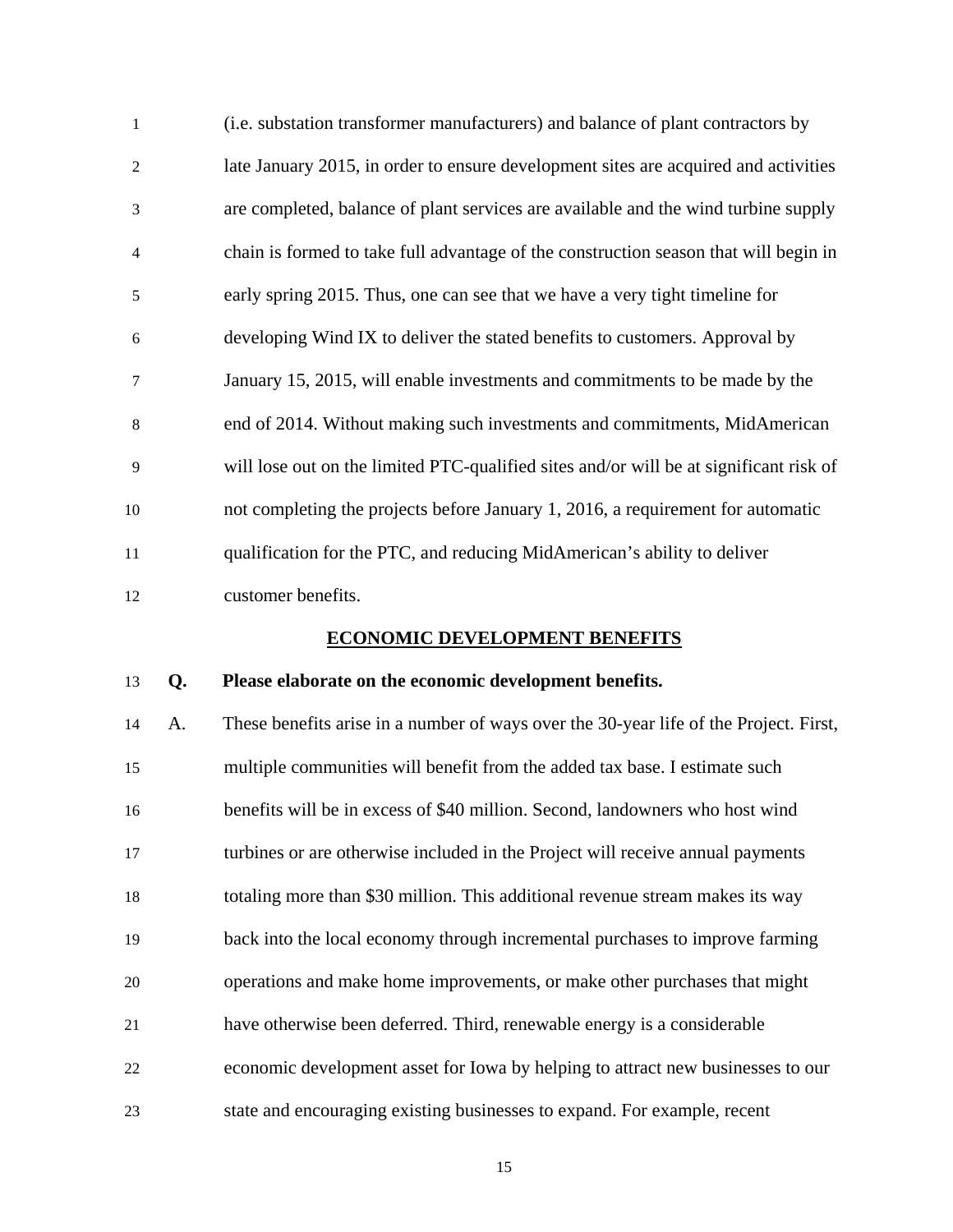| $\mathbf{1}$   |    | decisions by Facebook to locate a new facility in Altoona, Iowa, and by Google    |
|----------------|----|-----------------------------------------------------------------------------------|
| $\overline{c}$ |    | and Microsoft to expand their Iowa facilities were heavily influenced by having a |
| 3              |    | significant wind power portfolio on the MidAmerican system. Fourth, there will    |
| 4              |    | be benefits associated with the Wind IX construction workers in the communities   |
| 5              |    | where they spend money and in the communities where wind generator                |
| 6              |    | components are purchased. Local spending in Iowa is estimated to increase by      |
| $\tau$         |    | approximately \$54 million in 2015 during the construction of Wind IX through     |
| $\,8\,$        |    | construction worker spending and purchases of wind generator components from      |
| 9              |    | Iowa-based manufacturers. Fifth, and lastly, there could be some additional new   |
| 10             |    | permanent jobs arising from Wind IX for maintenance professionals,                |
| 11             |    | approximately one for every 30 MW.                                                |
|                |    | <b>MIDAMERICAN'S CONSTRUCTION/OPERATING EXPERIENCE</b>                            |
|                |    |                                                                                   |
|                |    | <b>WITH WIND POWER</b>                                                            |
| 12             | Q. | Please describe the wind generation MidAmerican has developed pursuant to         |
| 13             |    | prior Board ratemaking principles orders.                                         |
| 14             | A. | <b>Initial Wind Power Project.</b> The Initial Wind Power Project is comprised of |
| 15             |    | two parts totaling 310.5 MW: (i) the 160.5 MW Intrepid site (near Schaller,       |
| 16             |    | Iowa), which was fully commissioned and put into commercial operation in 2004;    |
| 17             |    | and (ii) the 150 MW Century site (near Blairsburg, Iowa), which was fully         |
| 18             |    | commissioned and put into commercial operation in 2005.                           |
| 19             |    | <b>Expansion Project.</b> Also in 2005, the 50 MW Expansion Project was           |
| 20             |    | commissioned and placed into commercial operation, with 35 MW installed at the    |
| 21             |    | Century site and 15 MW installed at the Intrepid site.                            |
| 22             |    | 2006-2007 Wind Project. In 2006, the 99 MW Victory site (near Arcadia and         |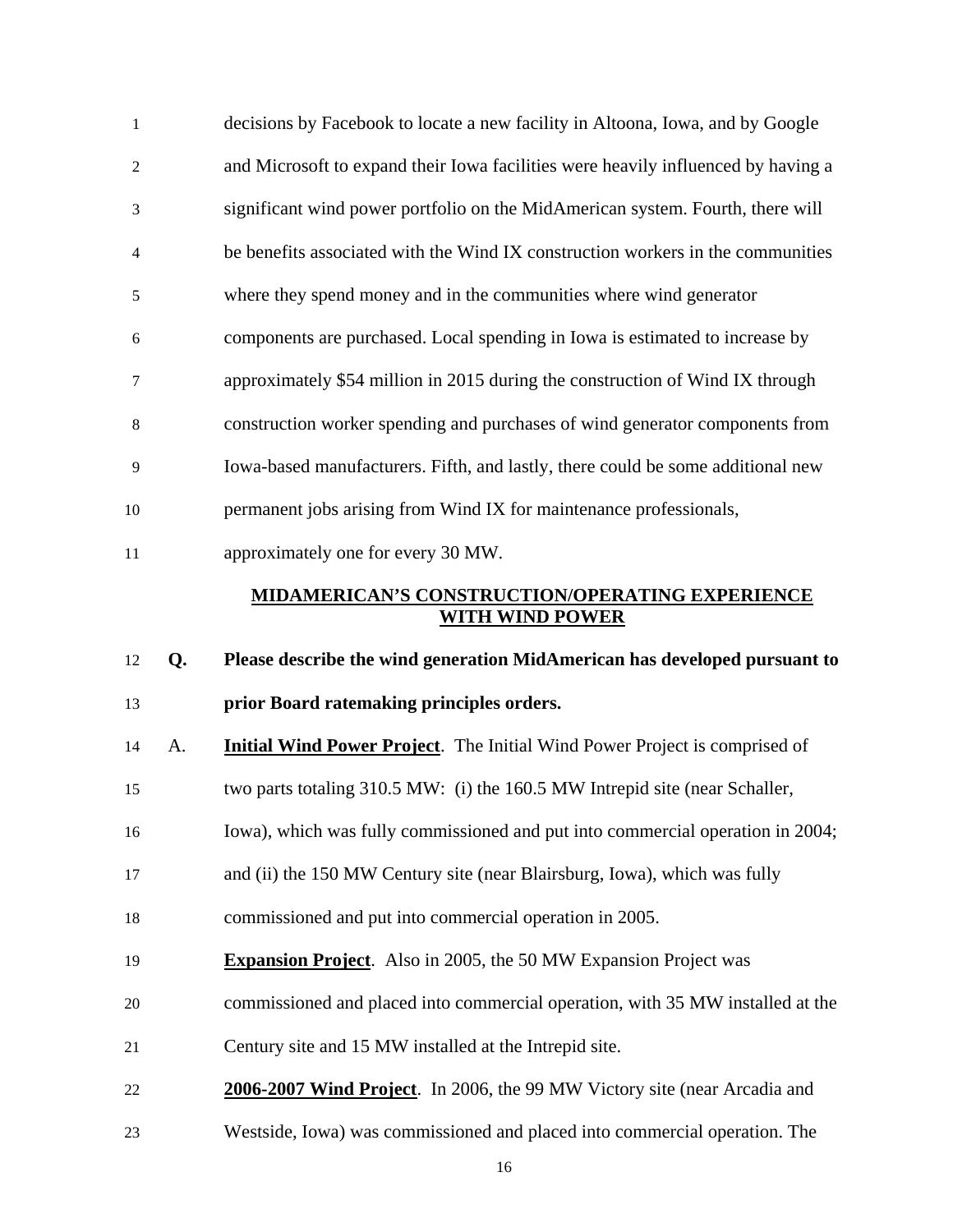1 123 MW Pomeroy site (near Pomeroy, Iowa) was commissioned and placed into 2 commercial operation in 2007.

| 3       | <b>Wind IV Iowa Project.</b> The 75 MW Pomeroy II site (near Pomeroy, Iowa), the   |
|---------|------------------------------------------------------------------------------------|
| 4       | first part of this project, was commissioned and placed into commercial operation  |
| 5       | in January 2008 (49 of 50 turbines were in commercial operation by                 |
| 6       | December 31, 2007). A further expansion of 15 MW at the Century site was           |
| 7       | commissioned and placed into commercial operation in January 2008. The 75          |
| $\,8\,$ | MW Charles City site (near Charles City, Iowa) was commissioned and placed         |
| 9       | into service in April 2008. The 51 MW Pomeroy III expansion was commissioned       |
| 10      | and placed into service in October 2008, the 150 MW Carroll site and the 174.8     |
| 11      | MW Adair site were both commissioned and placed into service in December           |
| 12      | 2008.                                                                              |
| 13      | <b>Wind V Iowa Project.</b> The 7.5 MW Pomeroy part of this project (near Pomeroy, |
| 14      | Iowa) was commissioned and placed into service in October 2008, and the 100.5      |
| 15      | MW Walnut component (near Walnut, Iowa) was commissioned and placed into           |
| 16      | service in December 2008.                                                          |
| 17      | Wind VI Iowa Project. The 52.5 MW Walnut site (near Walnut, Iowa) was              |
| 18      | commissioned and placed into service in December 2008.                             |
| 19      | Wind VII Iowa Project. The Wind VII project is comprised of two phases             |
| 20      | totaling 1,000.3 MW: (i) the 593.4 MW component was constructed in 2011            |
| 21      | ("Phase I") and (ii) the 406.9 MW component was constructed in 2012 ("Phase")      |
| 22      | II"). Phase I was commissioned and placed in service in December 2011 and          |
| 23      | consists of the 119.6 MW Laurel site near Laurel, Iowa; the 443.9 MW Rolling       |
| 24      | Hills site near Massena, Iowa; and the 29.9 MW expansion of the existing           |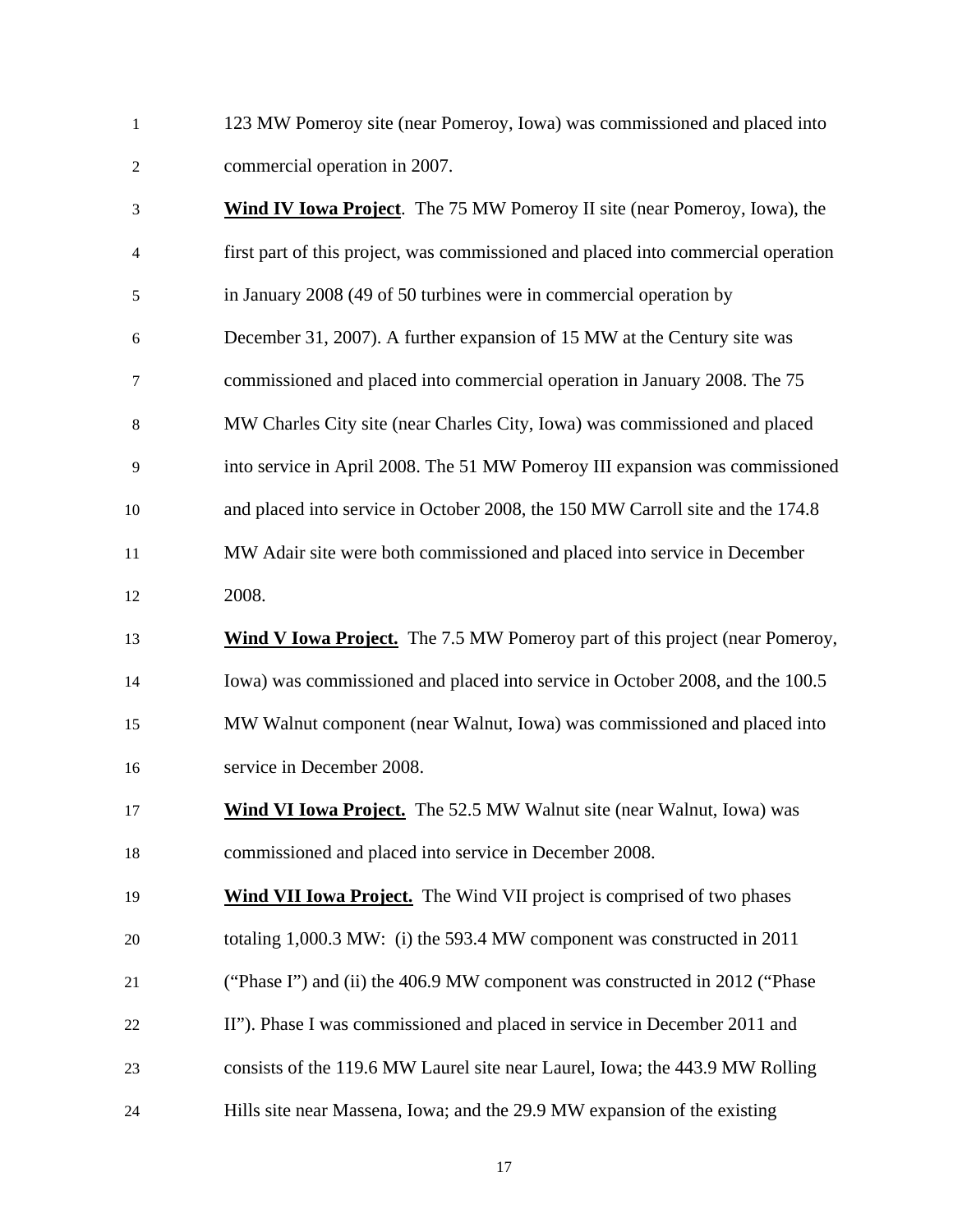| $\mathbf{1}$   |    | Pomeroy site previously mentioned. Phase II was commissioned and placed in             |
|----------------|----|----------------------------------------------------------------------------------------|
| $\overline{c}$ |    | service in November 2012 and consists of the 200.1 MW Eclipse site near Adair,         |
| $\mathfrak{Z}$ |    | Iowa; the 101.2 MW Morning Light site also located near Adair, Iowa; and the           |
| $\overline{4}$ |    | 105.6 MW Vienna site near Gladbrook, Iowa.                                             |
| $\sqrt{5}$     |    | <b>Wind VIII Iowa Project.</b> The Wind VIII project was approved by the Board for     |
| 6              |    | installation of up to 1,050 MW and will be completed in tranches through               |
| 7              |    | December 31, 2015. However, due to the contracted turbine nameplate capacity of        |
| $\,8$          |    | 2.346 MW per turbine, and the fact that fractions of turbines cannot be installed,     |
| 9              |    | the final turbine layout at each of the Wind VIII project sites will result in a total |
| 10             |    | nameplate capacity for Wind VIII of 1,051 MW.                                          |
| 11             |    | The 44.6 MW Vienna II project was placed in service in December 2013                   |
| 12             |    | in Marshall County, Iowa. An additional 511.4 MW is under construction and on          |
| 13             |    | schedule to be in service by December 31, 2014, consisting of: the 140.8 MW            |
| 14             |    | Wellsburg site in Grundy County, Iowa; the 119.6 MW Macksburg site in                  |
| 15             |    | Madison County, Iowa; and the 251 MW Lundgren site in Webster County, Iowa.            |
| 16             |    | The remaining 495 MW also are under construction and will be placed in service         |
| 17             |    | by December 31, 2015, at the Highland site in O'Brien County, Iowa.                    |
| 18             |    | In the remainder of my testimony, I will refer to the above-mentioned                  |
| 19             |    | projects collectively as the "Wind Power Projects".                                    |
| 20             | Q. | Please describe MidAmerican's experience with the existing Wind Power                  |
| 21             |    | Projects, both in terms of construction costs compared to the pre-project cost         |
| 22             |    | caps, and in terms of operating experience.                                            |
| 23             | A. | MidAmerican has been successful managing construction costs and operations             |
| 24             |    | activities, and MidAmerican was able to stay at or under the respective cost caps.     |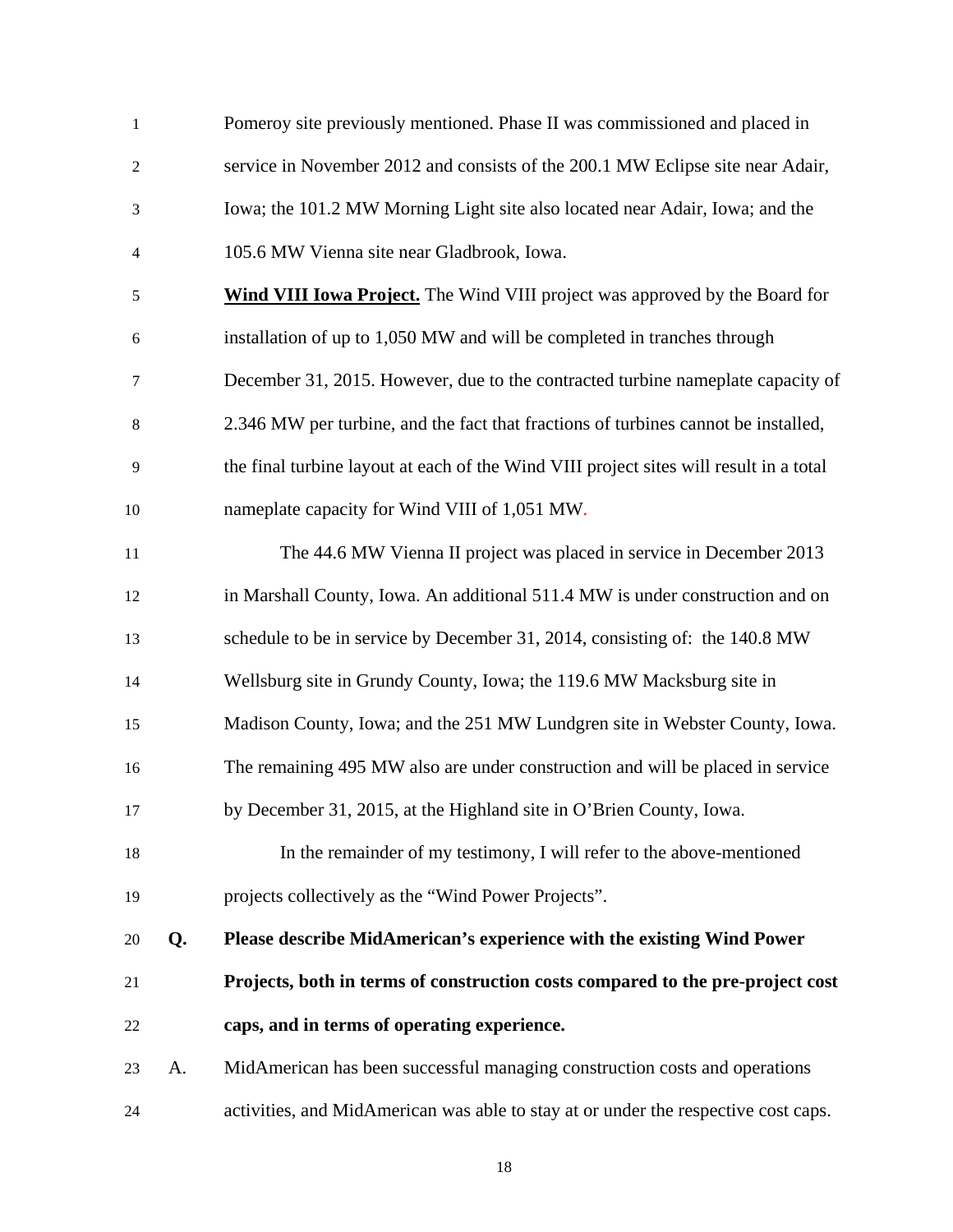| $\mathbf{1}$   | The Wind Power Projects, after normal initial start-up and break-in periods, have   |  |
|----------------|-------------------------------------------------------------------------------------|--|
| 2              | performed as expected in terms of availability and energy production. With          |  |
| 3              | respect to Wind IX, we are confident that if MidAmerican can act quickly and        |  |
| $\overline{4}$ | develop sites that qualify for the PTC, we will be able to add up to 162 MW of      |  |
| 5              | economical wind power facilities that are projected to earn the cost of capital and |  |
| 6              | provide benefits to our customers. Our projections show that Wind IX will benefit   |  |
| 7              | our customers with no net cost increase to our customers.                           |  |

### **PROPOSED RULES**

### 8 **Q. What proposed rules are you addressing?**

9 A. The proposed rules that I address were proposed in Docket No. RMU-01-11, but 10 were never adopted by the Board. However, the Board has recommended use of 11 the proposed rules for organizing filings for ratemaking principles. The proposed 12 rules that I cover are as follows:

- 13  $\rightarrow$  Ownership (41.3(1)"a"),
- 14  $\triangleright$  Site description (41.3(1)"b")
- 15  $\rightarrow$  General Description (41.3(1)"c"),
- 16  $\triangleright$  Raw Materials Used and Wastes Created (41.3(1) "d"),
- 17  $\triangleright$  Financial and Contractual Commitments  $(41.3(1)$ "e"),
- 18  $\triangleright$  General Contractor (41.3(1)"g"),
- 19  $\rightarrow$  Operator (41.3(1)"h"),
- 20  $\triangleright$  Mitigation of Construction and Operating Risks (41.3(3)),
- 21  $\triangleright$  Economic Impact (41.3(4)"a"), and
- 22  $\triangleright$  Efficiency and Control Technologies (41.3(4) "e").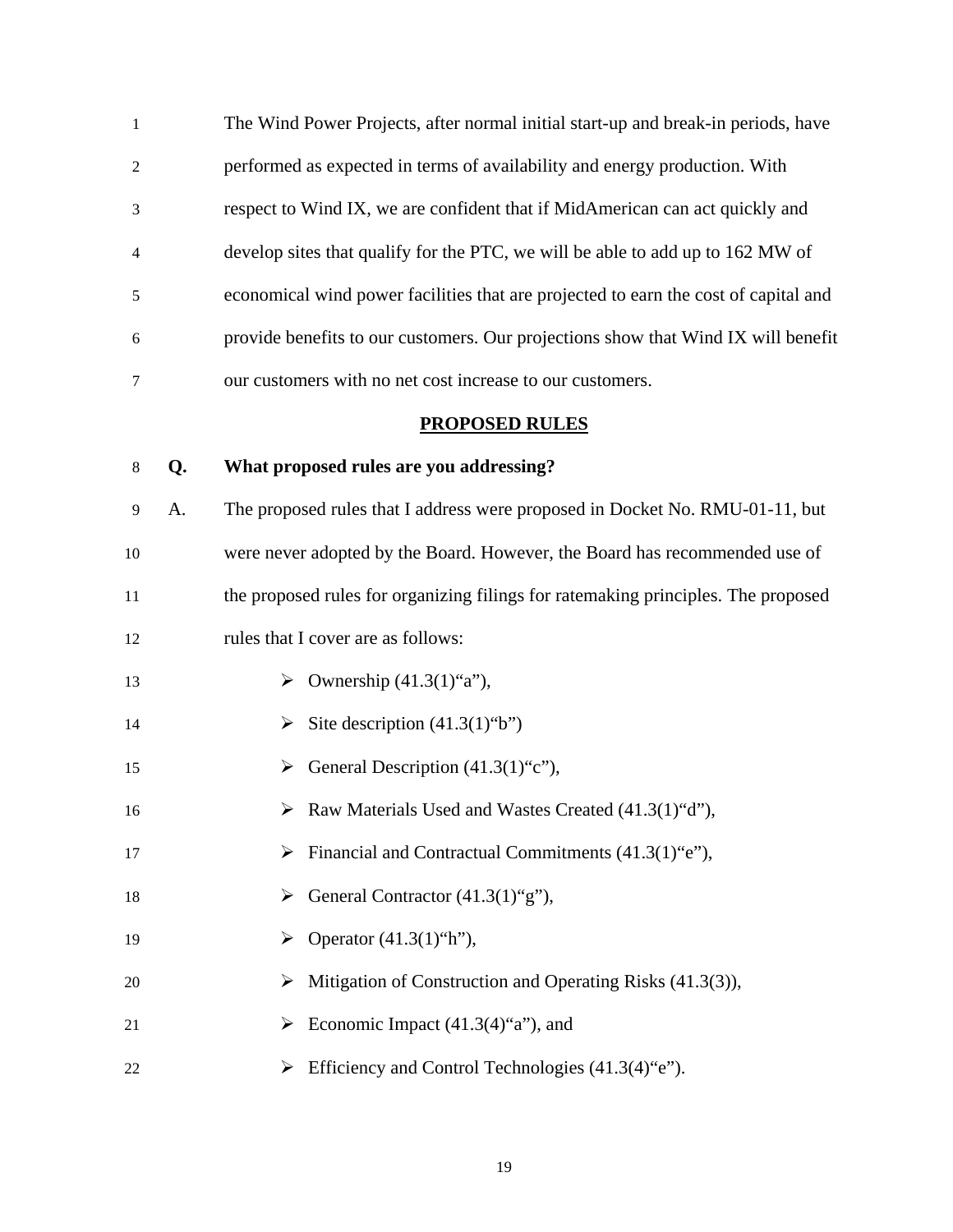## **Ownership (41.3(1)"a")**

| 1              | Q. | Please describe the current and proposed rights of ownership in the Wind IX         |  |
|----------------|----|-------------------------------------------------------------------------------------|--|
| $\overline{2}$ |    | project.                                                                            |  |
| 3              | A. | MidAmerican will be the long-term owner/operator of the Wind IX project.            |  |
| 4              |    | MidAmerican will utilize the turbine vendor during the turbine warranty period      |  |
| 5              |    | for the vast majority of the operation and maintenance requirements. In the         |  |
| 6              |    | limited instances where the turbine vendor does not provide the operations and      |  |
| 7              |    | maintenance services, a third-party service provider will be utilized. There are no |  |
| 8              |    | purchased power contracts associated with the Wind IX project.                      |  |
|                |    | Site Descriptions $(41.3(1)^{6}b^{\prime\prime})$                                   |  |
| 9              | Q. | Please provide site descriptions.                                                   |  |
| 10             | A. | Wind IX will be sited at locations in Iowa with a good basis for PTC eligibility,   |  |
| 11             |    | adequate wind resources, and acceptable transmission capabilities and costs. An     |  |
| 12             |    | expansion by three wind turbines (7 MW) will occur at the planned Highland          |  |
| 13             |    | wind farm, which is one of the Wind VIII sites. Another site is targeted to be      |  |
| 14             |    | located in Adams County and will be referred to as Adams Wind Farm. The             |  |
| 15             |    | Adams Wind Farm will have a targeted nameplate capacity of up to 153.4 MW.          |  |
| 16             |    | As with the prior Wind Power Projects, Wind IX will be constructed in rural         |  |
| 17             |    | agricultural areas.                                                                 |  |
| 18             | Q. | What remaining work is needed to prepare wind generation sites for                  |  |
| 19             |    | installation of Wind IX turbines?                                                   |  |
| 20             | A. | MidAmerican commits itself to obtain all necessary environmental permits and        |  |
| 21             |    | authorizations required by law or regulation for construction and operation of      |  |
| 22             |    | Wind IX. Similarly, MidAmerican will obtain all appropriate transmission            |  |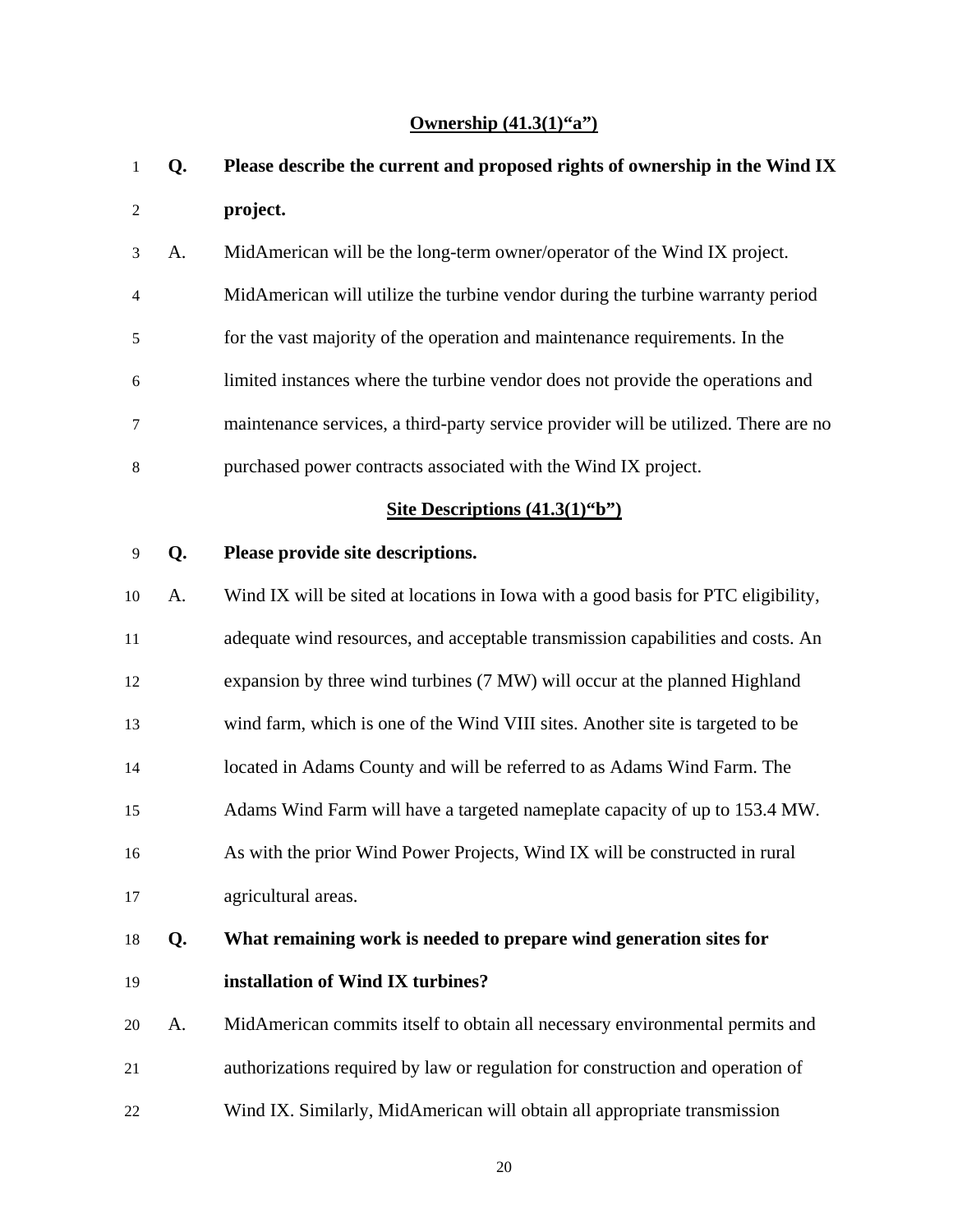1 interconnection, transmission service and other transmission related 2 authorizations currently and prospectively required prior to operating Wind IX on 3 the transmission system.

4 To that end, certain environmental studies and assessments, landowner 5 easements and easement amendments, county permits and authorizations, and 6 interconnection agreements are required to be completed or obtained in order for 7 the sites to reach construction ready status. Balance of plant work, such as 8 installing access roads, collection system cable and wind turbine foundations, 9 would precede installation of turbines. MidAmerican has successfully performed 10 these tasks in its prior Wind Power Projects as I previously described. Absent 11 force majeure circumstances, I am confident MidAmerican can be similarly 12 successful with respect to Wind IX.

### 13 **Q. Has any transmission analysis of the Highland site already been completed?**

14 A. An amended and restated generation interconnection agreement for the Highland 15 site was executed with MISO in July 2014 for a total of 502 MW, which is limited 16 to 475 MW of net output until anticipated network upgrades are completed in late 17 2018. Approximately 495 MW are being constructed at the Highland site under 18 Wind VIII and the remaining approximately 7.0 MW are proposed to be installed 19 as part of Wind IX. The 7.0 MW at the Highland site are being pursued under 20 Wind IX to maximize the ultimate interconnection capacity while favorable 21 project economics are in place, including PTC benefits for customers. While the 22 injection limit (i.e., amount that can be introduced to the grid) is set a little below 23 the nameplate capacity of the site, collection line losses, the seasonality of the 24 wind speeds and scheduled and unscheduled turbine maintenance make exceeding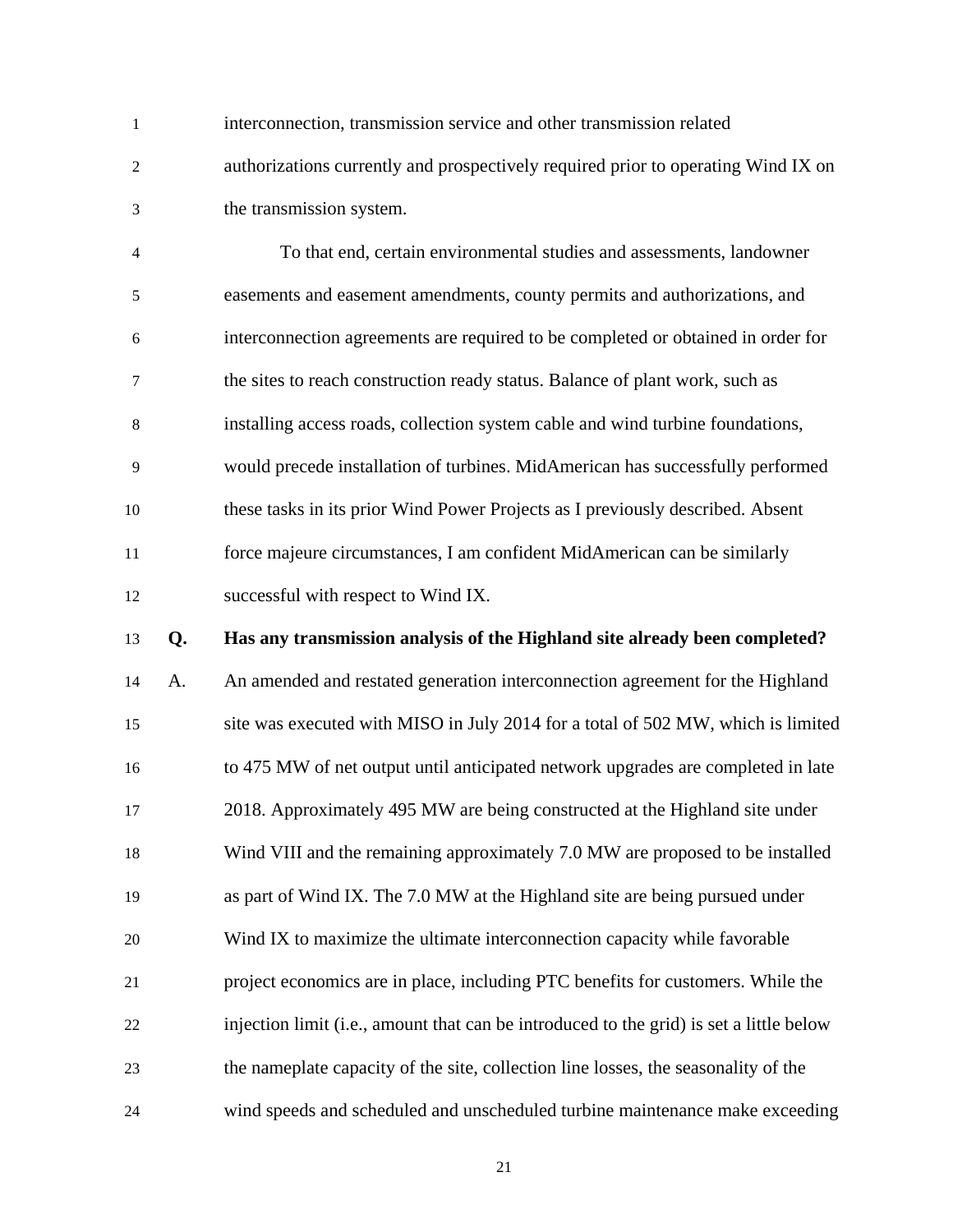| $\mathbf{1}$   |    | the 475 MW limit unlikely on a consistent or frequent basis. However,                |  |
|----------------|----|--------------------------------------------------------------------------------------|--|
| $\overline{2}$ |    | maximizing the interconnection capacity helps ensure that, after turbine             |  |
| 3              |    | availability and line losses are factored, the most energy and associated PTCs are   |  |
| $\overline{4}$ |    | captured for customers. Notwithstanding, the injection limit is only temporary and   |  |
| 5              |    | the site is expected to be released to full injection capabilities after the network |  |
| 6              |    | upgrades are completed in late 2018. MidAmerican witness Schuster provides the       |  |
| 7              |    | Highland transmission analysis as part of his exhibit.                               |  |
| $\,8\,$        | Q. | Why is MidAmerican requesting ratemaking principles to address wind                  |  |
| 9              |    | installations up to 162 MW?                                                          |  |
| 10             | A. | MidAmerican believes there is real merit for customers and the Company in            |  |
| 11             |    | having ratemaking principles established for up to 162 MW of new wind                |  |
| 12             |    | generation, with encouraging economics, that will permit MidAmerican to take         |  |
| 13             |    | advantage of the PTC-qualified sites we have been able to locate. Having             |  |
| 14             |    | established ratemaking principles for this increment of new wind generation will     |  |
| 15             |    | permit MidAmerican to add meaningful new, renewable energy resources to be           |  |
| 16             |    | potentially delivered with no negative impact on customers.                          |  |
|                |    | <b>Facility Description (41.3(1)"c")</b>                                             |  |
| 17             | Q. | Please provide a general description of Wind IX including a description of           |  |
| 18             |    | the principal characteristics of the facilities.                                     |  |
| 19             | A. | The source of electric generation for Wind IX will be wind-driven turbines.          |  |
| 20             |    | Depending on the outcome of MISO interconnection studies, Wind IX has the            |  |
| 21             |    | potential to reduce MidAmerican's projected capacity deficits by an amount that      |  |
| 22             |    | is currently unknown but that will be up to 14.1% of total nameplate capacity, as    |  |
| 23             |    | covered in the testimony of MidAmerican witness Hammer.                              |  |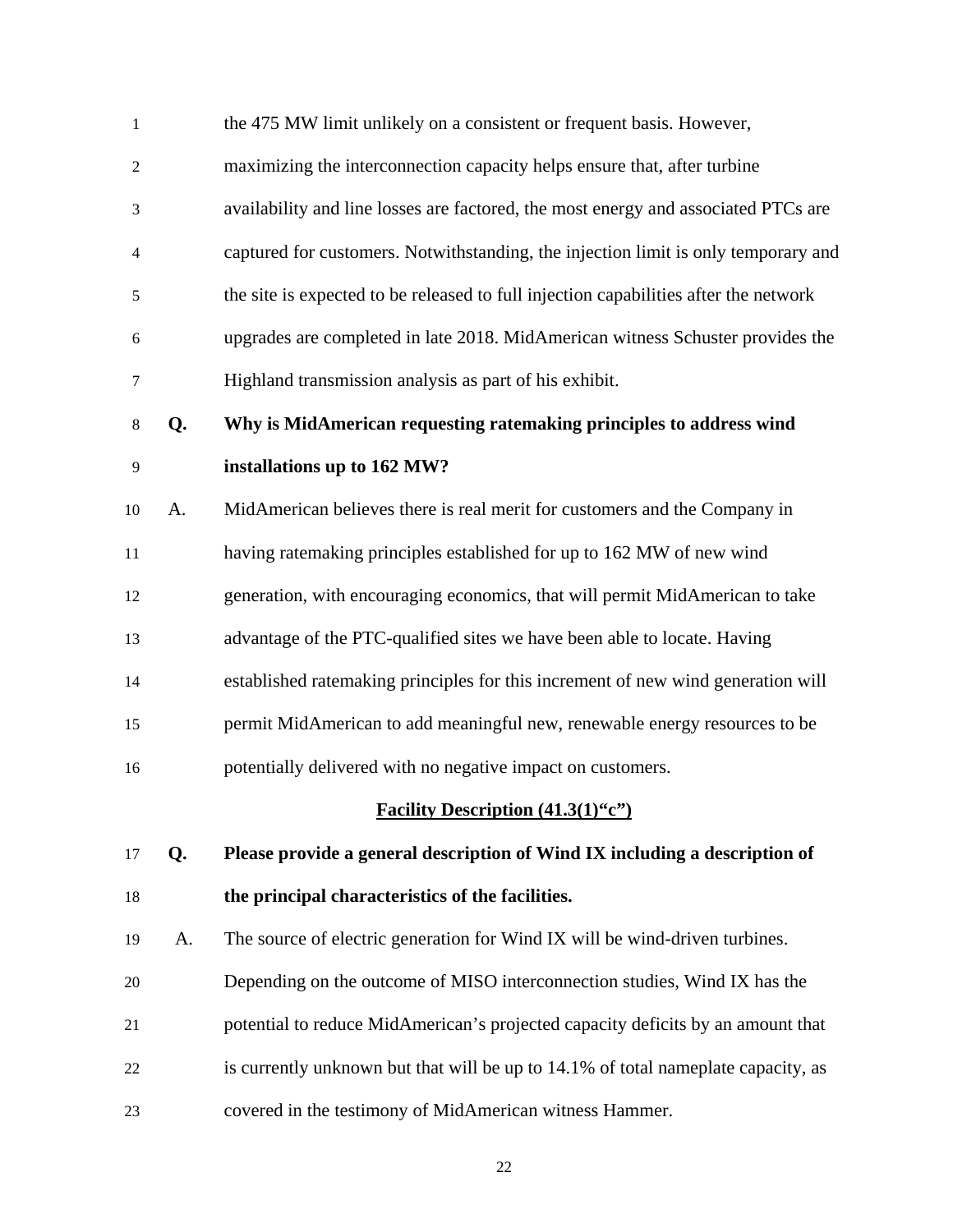| $\mathbf{1}$             | Each wind turbine unit will include a wind turbine (with tower, nacelle <sup>4</sup> , |  |
|--------------------------|----------------------------------------------------------------------------------------|--|
| $\mathfrak{2}$           | and three blades) and a step-up transformer. The actual turbine size and the           |  |
| 3                        | number of installed units will depend on overall project economics and turbine         |  |
| $\overline{\mathcal{A}}$ | suitability, but 67 units manufactured by Siemens Energy, Inc., ranging between        |  |
| $\mathfrak s$            | 2.34 MW to 2.42 MW, are expected to be installed. Each wind turbine is                 |  |
| 6                        | connected to an electrical collection system. The electrical collection system         |  |
| 7                        | gathers the electrical generation on gathering lines each of which individually        |  |
| $8\,$                    | collects less than 25 MW. The gathering lines are connected to a project               |  |
| 9                        | substation where the electricity is stepped up to a transmission voltage and enters    |  |
| 10                       | the transmission grid.                                                                 |  |
| 11                       | The operation of the proposed facilities, equipment rating, and a general              |  |
| 12                       | forecast of the usage of Wind IX is described further in my testimony below. It is     |  |
| 13                       | expected that approximate annual site capacity factors will be between 36% and         |  |
| 14                       | 40% for the Project sites depending on the final turbine layout.                       |  |
| 15                       | Finally, I would add that MidAmerican is committed to using good                       |  |
| 16                       | engineering practices in its construction, maintenance and operation of Wind IX.       |  |
| 17                       | MidAmerican will follow the applicable provisions in the publications listed           |  |
| 18                       | below as standards of accepted good practice, along with other applicable codes        |  |
| 19                       | and standards, unless otherwise ordered by the Board: (a) Iowa Electrical Safety       |  |
| 20                       | Code, as defined in 199 IAC 25; (b) National Electrical Code, as defined in 199        |  |
| 21                       | IAC 25; and (c) National Electric Safety Code (2007).                                  |  |

 $\overline{\phantom{a}}$ 

 $4 \text{ A}$  "nacelle" is the enclosure on top of the tower which houses the main shaft, gearbox, generator, and "up tower" control systems.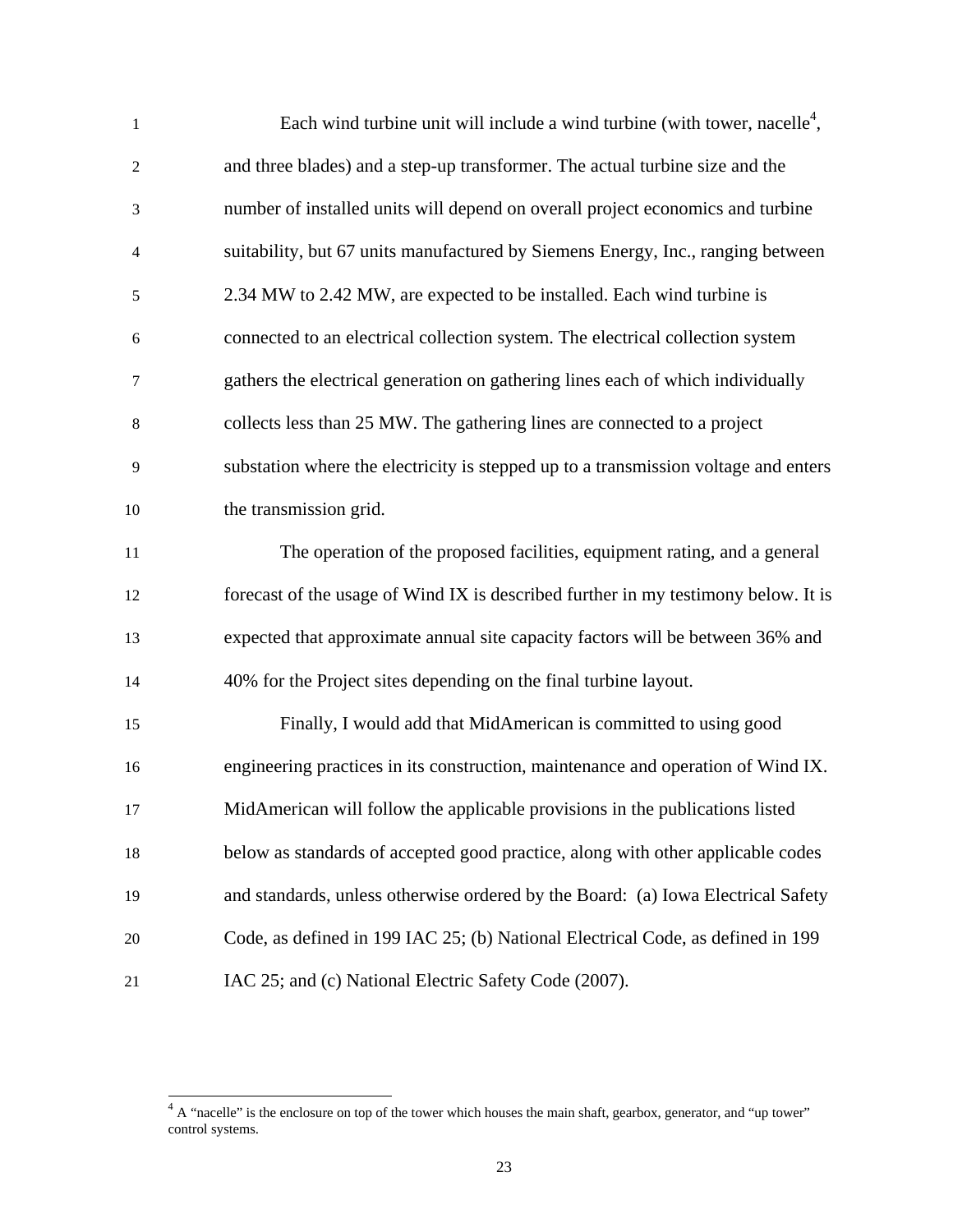## **Raw Materials Used and Wastes Created (41.3(1)"d")**

| 1              | Q. | What raw materials will be used by the proposed facility to produce                |  |
|----------------|----|------------------------------------------------------------------------------------|--|
| $\overline{c}$ |    | electricity?                                                                       |  |
| 3              | A. | There will be no principal raw materials used to produce electricity at Wind IX    |  |
| $\overline{4}$ |    | sites. This is the same as for the prior Wind Power Projects.                      |  |
| 5              | Q. | Please describe the wastes created in the production process.                      |  |
| 6              | A. | There will be chemicals used for cleaning of equipment and buildings. Wind IX      |  |
| 7              |    | will be no different than prior Wind Power Projects, and similar to those projects |  |
| 8              |    | Wind IX is likely to use a variety of materials including: lubricating and         |  |
| 9              |    | insulating oils and greases in various closed systems such as power transformers   |  |
| 10             |    | and rotating machinery; degreasing agents and solvents for cleaning and            |  |
| 11             |    | maintenance of equipment; and office and janitorial supplies incidental to         |  |
| 12             |    | operations. All such materials will be used in accordance with all applicable laws |  |
| 13             |    | and regulations, and spent lubricants, degreasers and solvents will be collected   |  |
| 14             |    | and recycled in accordance with applicable regulations and laws.                   |  |
| 15             | Q. | What are the annual expected sulfur dioxide, carbon dioxide and nitrogen           |  |
| 16             |    | oxide emissions from the facility, and your plan for acquiring allowances to       |  |
| 17             |    | offset the emissions?                                                              |  |
| 18             | A. | Wind IX is expected to have no air emission or wastewater effluent discharges.     |  |
| 19             |    | The facilities will have no need for sulfur dioxide, carbon dioxide or nitrogen    |  |
| 20             |    | oxide emission offsets since they will generate no sulfur dioxide, carbon dioxide  |  |
| 21             |    | or nitrogen oxide emissions.                                                       |  |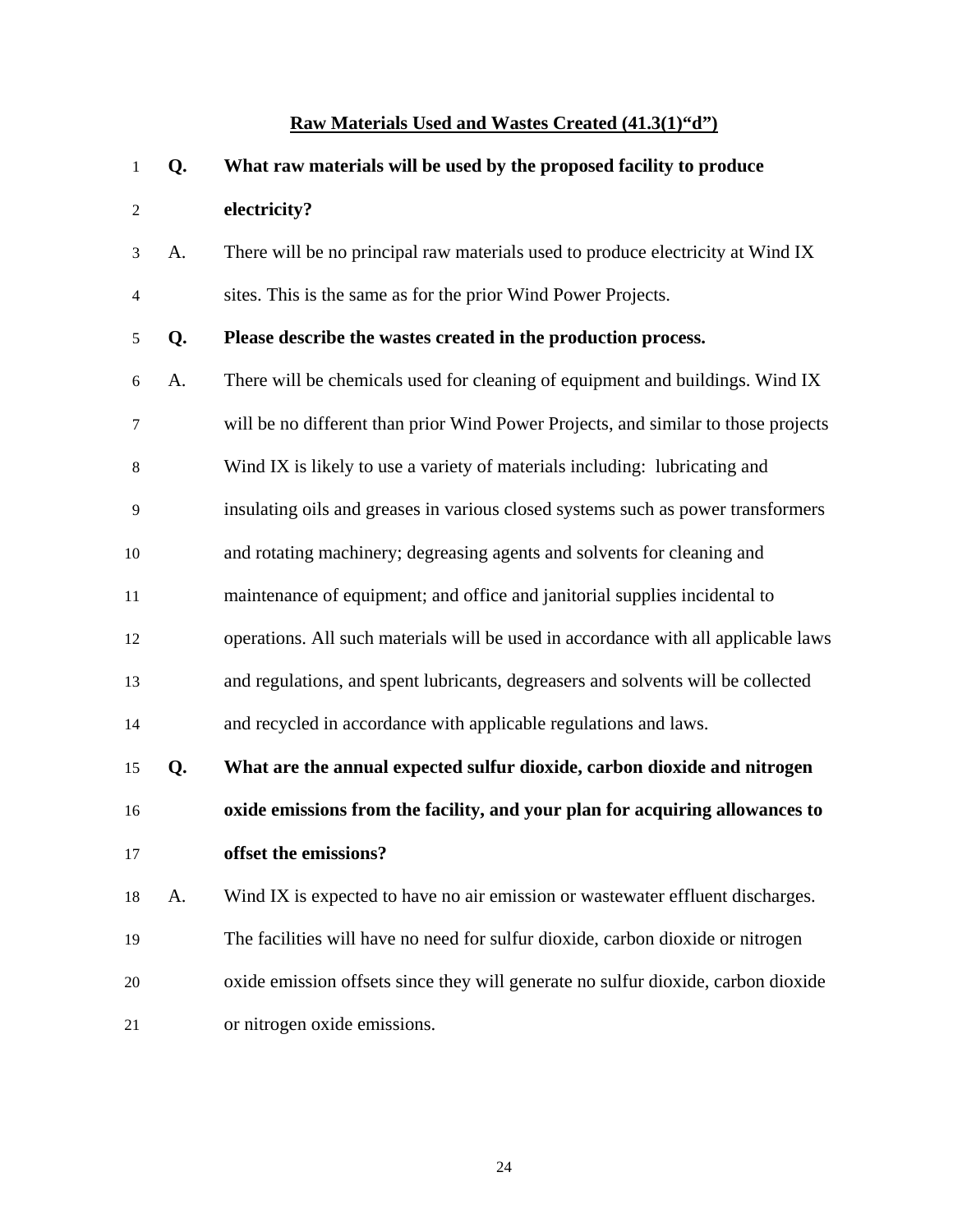- 1 **Q. Please describe all transportation facilities that are available to serve the**  2 **proposed facility and any additional facilities that will be needed to deliver**  3 **materials and remove wastes.**
- 4 A.It is anticipated that existing transportation facilities will be adequate to serve the 5 construction and operation of Wind IX just as existing transportation facilities 6 supported construction and operation activities for the prior Wind Power Projects. 7 The transportation facilities available to serve the proposed Wind IX project are 8 likely to include existing harbors, railroads, interstate, state, and local highways, 9 and local street and road systems. Temporary and/or permanent private access 10 roads and, in certain cases, public road improvements will be constructed at or 11 near the Wind IX sites where necessary to provide access from public roads to the 12 wind turbine locations. The existing interstate, state, and local highways and local 13 street and road systems will be used for operations, maintenance and waste 14 disposal transportation as well.

### **Financial & Contractual Commitments (41.3(1)"e")**

15 **Q. Please describe all financial and other contractual commitments undertaken**  16 **or planned to be undertaken with respect to the proposed facilities.**  17 A. Contracts required for developing and constructing the Wind IX sites are or will 18 be (some are completed; some are not) similar in nature to those utilized for the 19 prior Wind Power Projects and will include a site acquisition agreement, a turbine 20 supply agreement, BOP construction contract(s), and generator interconnection 21 agreements.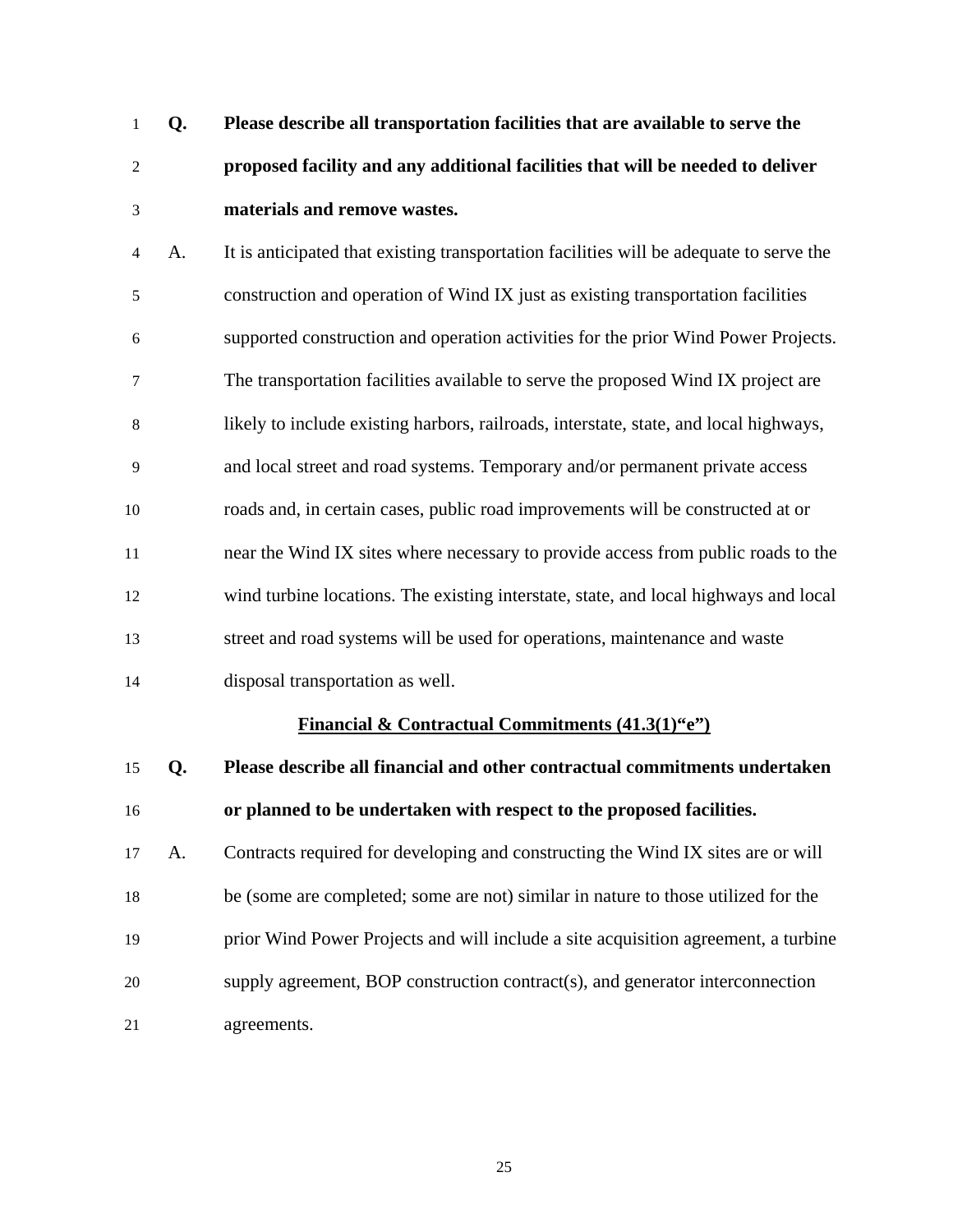| $\mathbf{1}$   |    | Contracts required to operate the Wind IX sites are similar in nature to            |  |
|----------------|----|-------------------------------------------------------------------------------------|--|
| $\overline{c}$ |    | those utilized for the prior Wind Power Projects and will include service and       |  |
| 3              |    | maintenance, spare parts, land lease, and road maintenance agreements.              |  |
| 4              |    | Procurement of services and supplies needed for the operation and                   |  |
| 5              |    | maintenance of the Wind IX sites were or will be completed in accordance with       |  |
| 6              |    | MidAmerican's policies and procedures and in conjunction with MidAmerican's         |  |
| 7              |    | other generating units in an attempt to obtain cost savings from larger quantity    |  |
| 8              |    | purchases. MidAmerican will own and operate 100% of Wind IX.                        |  |
|                |    | General Contractor (41.3(1)"g")                                                     |  |
| 9              | Q. | Please describe the general contractor.                                             |  |
| 10             | А. | MidAmerican will serve as its own general contractor for the Wind IX project, but   |  |
| 11             |    | the BOP scope of work will be performed under an engineer-procure-construct         |  |
| 12             |    | ("EPC") arrangement. MidAmerican will negotiate the EPC contract(s) for the         |  |
| 13             |    | BOP work, the contract for turbine supply, and the contract for purchase of the     |  |
| 14             |    | pad mounted transformers. Thus, MidAmerican will purchase the turbines, and         |  |
| 15             |    | contract with one or more contractors to perform the BOP work. The BOP              |  |
| 16             |    | contractor(s) will be responsible for performing the BOP work, which usually        |  |
| 17             |    | includes procurement of materials for and construction of the access roads,         |  |
| 18             |    | underground electrical collection and fiber optic systems, and turbine foundations; |  |
| 19             |    | installation of the pad mounted transformers; and erection of the towers and        |  |
| 20             |    | turbines.                                                                           |  |
|                |    | Plant Operator $(41.3(1)^{6}h^{\prime\prime})$                                      |  |

21 **Q. Who will operate Wind IX?**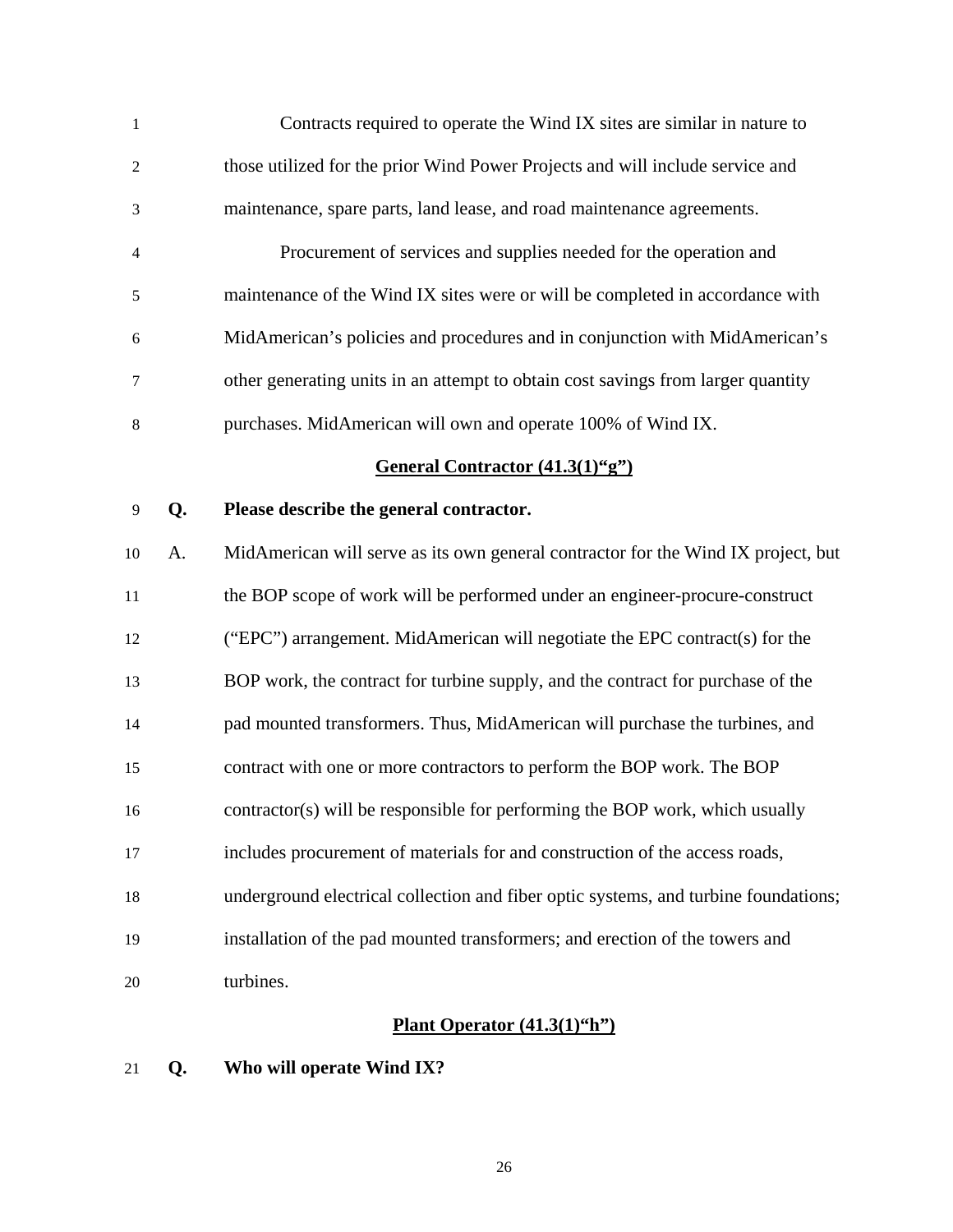1 A. MidAmerican will be the long-term operator of Wind IX. MidAmerican will 2 utilize the turbine vendor or third-party service provider(s) for all or a portion of 3 the service and maintenance requirements of Wind IX.

### **Mitigation of Construction and Operating Risks (41.3(3))**

- 4 **Q. Please describe the contractual standards with which the contractors must**  5 **comply to mitigate construction risks.**
- 6 A. As mentioned previously, the specific contracts for developing and constructing 7 Wind IX have not all been finalized. However, MidAmerican will use the 8 experience it has accumulated through construction of the prior Wind Power 9 Projects to manage construction risk associated with Wind IX by attempting to 10 transfer the risks of wind turbine siting, equipment supply and construction to the 11 developers and contractors performing the work. MidAmerican has or expects to 12 obtain performance guarantees, warranties, indemnities, insurance and other terms 13 and conditions that assign to the developers, turbine supplier and the BOP 14 contractor(s) appropriate portions of the risks involved with development and 15 construction. Appropriate responsibility will be assigned to the turbine supplier 16 and BOP contractor(s) to perform the work. The turbine supplier will or is 17 expected to provide guaranteed delivery and commissioning dates and the BOP 18 contractor(s) are expected to provide guaranteed infrastructure completion dates 19 in order to receive, erect and commission turbines.
- 20 In addition, with respect to the construction of the wind turbines' 21 foundations and towers, MidAmerican intends to make the contractors responsible 22 for defects in equipment and workmanship during the warranty period.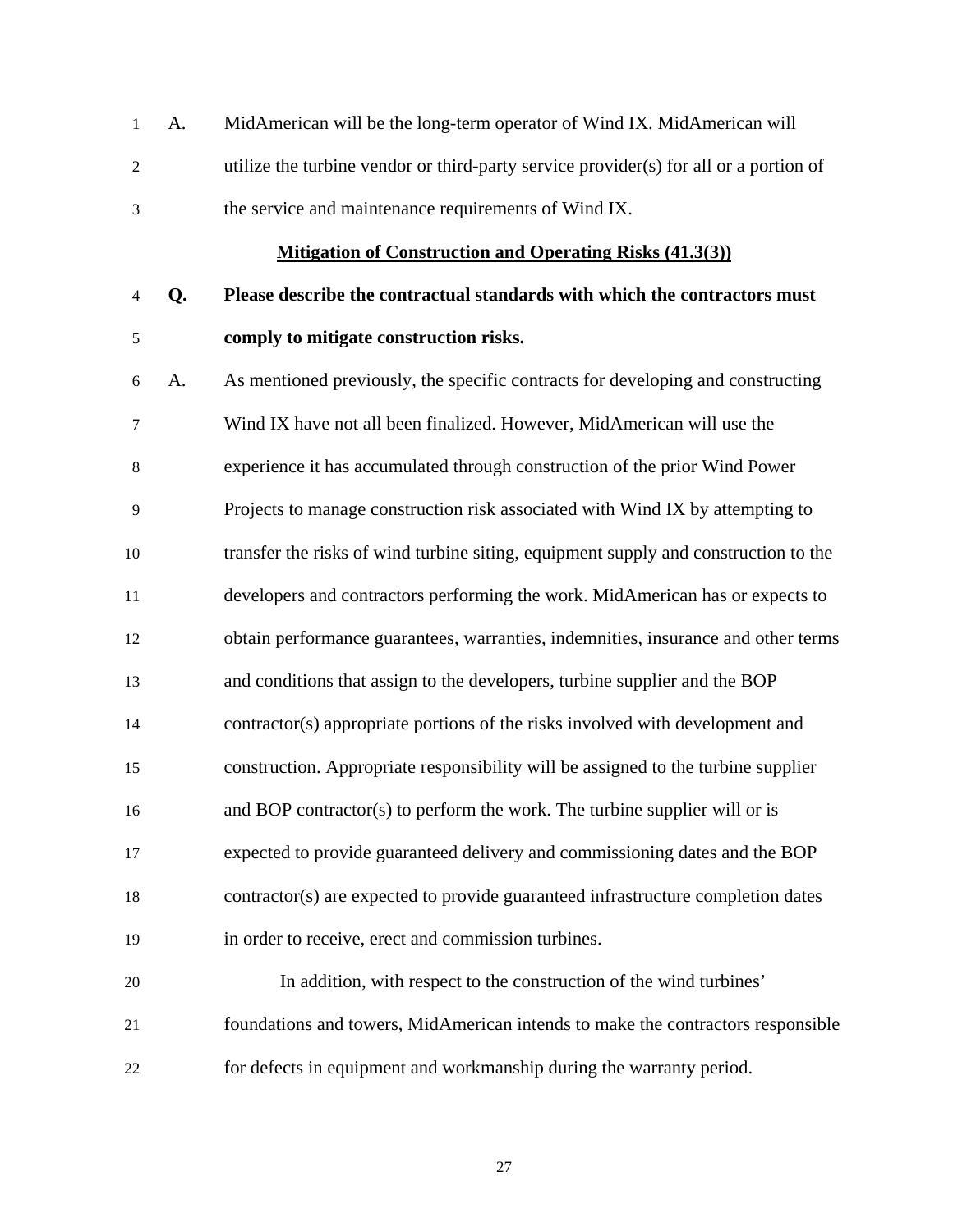1 Part of the work for Wind IX is similar to work MidAmerican performs 2 and contracts for as part of its day-to-day utility business. Installing underground 3 and overhead electrical distribution systems is work that MidAmerican has 4 experience contracting for and doing itself. For these parts of Wind IX, 5 MidAmerican would utilize types of contractual and risk mitigation practices 6 similar to what it utilizes in its normal day-to-day activities.

7 **Q. Please continue.** 

8 A. MidAmerican expects the developers, turbine supplier and BOP contractor(s) to 9 agree to completion guarantees such that if the contractor has not completed the 10 project as a whole (or the contractor's part of the work) by a guaranteed date, the 11 contractor would be responsible for liquidated damages or subject to breach of 12 agreement remedies afforded under the agreement and applicable law. The 13 warranties to be provided by the turbine supplier include or are expected to 14 include a warranty that the equipment is new, free from defects in design, 15 materials and workmanship, and that the turbines will meet standard turbine 16 warranty terms. The turbine supplier and contractors have or are expected to 17 require certain limitation of liability provisions and MidAmerican has or may 18 agree to certain of these limitations. The contracts require or are likely to require 19 that either MidAmerican or the vendor/contractor provide construction all-risk 20 insurance and other commercial general liability insurance. MidAmerican will 21 work with its insurance advisors to attempt to obtain the broadest coverages 22 available at reasonable costs. As in any contractual negotiation, MidAmerican 23 has, or will attempt to, properly balance the goal of transferring to the contractors, 24 vendors and/or insurance carriers as much of the risk of equipment supply and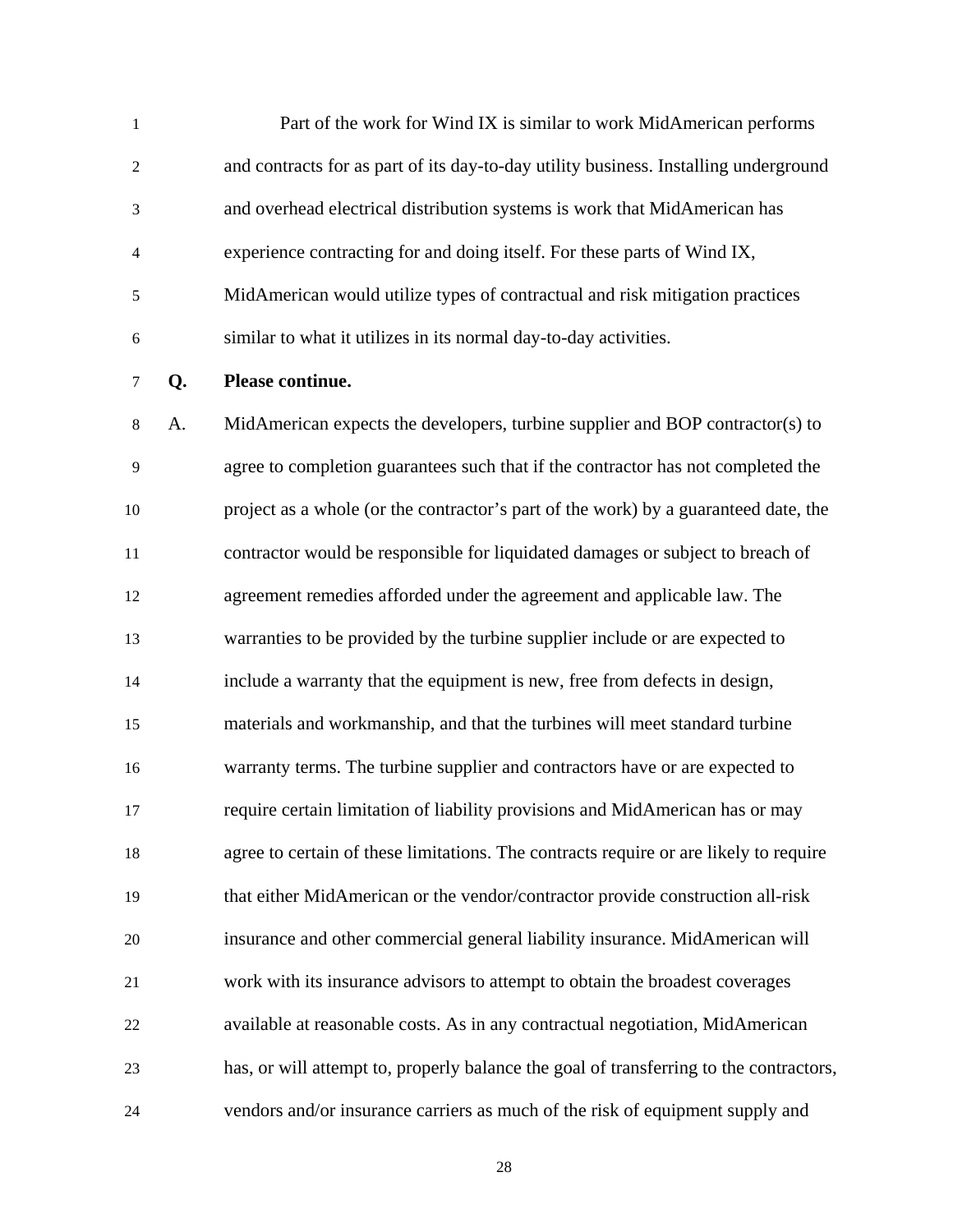1 construction as possible, consistent with the goal of obtaining the best overall 2 value.

| $\mathfrak{Z}$ |    | MidAmerican will utilize its own employees and may utilize an owner's              |
|----------------|----|------------------------------------------------------------------------------------|
| $\overline{4}$ |    | engineer or other third-party resources to provide oversight of construction of    |
| $\mathfrak s$  |    | Wind IX. MidAmerican has or will have contractual rights to inspect the work       |
| 6              |    | and intends to exercise this right to monitor and evaluate each contractor's work. |
| 7              |    | MidAmerican will have employees and representatives at the site during the         |
| 8              |    | construction phase to monitor each contractor's work. MidAmerican requires that    |
| 9              |    | before any work is commenced on the Wind IX sites, the contractor shall have       |
| 10             |    | first provided MidAmerican with a safety program and with a quality assurance      |
| 11             |    | program, both of which are required to be approved by MidAmerican.                 |
| 12             |    | MidAmerican will employ other contract management tools and practices so that      |
| 13             |    | it is continually monitoring the contractor's performance (e.g., regular meetings  |
| 14             |    | with contractors and written progress reports).                                    |
| 15             | Q. | Please describe the actions that MidAmerican intends to take to mitigate           |
| 16             |    | operational risks.                                                                 |
| 17             | A. | MidAmerican will attempt to minimize operational risk in a number of ways.         |
| 18             |    | First, during the procurement, design, development and construction phases of      |
| 19             |    | Wind IX sites, MidAmerican has or will evaluate the short-term and long-term       |
| 20             |    | operational factors for the type and quality of equipment and services that are    |
| 21             |    | being proposed. As part of the design of Wind IX, MidAmerican expects that the     |
| 22             |    | sites and their components would be designed to minimize operational risk while    |
| 23             |    | taking into account the economics of such design. In addition, MidAmerican will    |
|                |    |                                                                                    |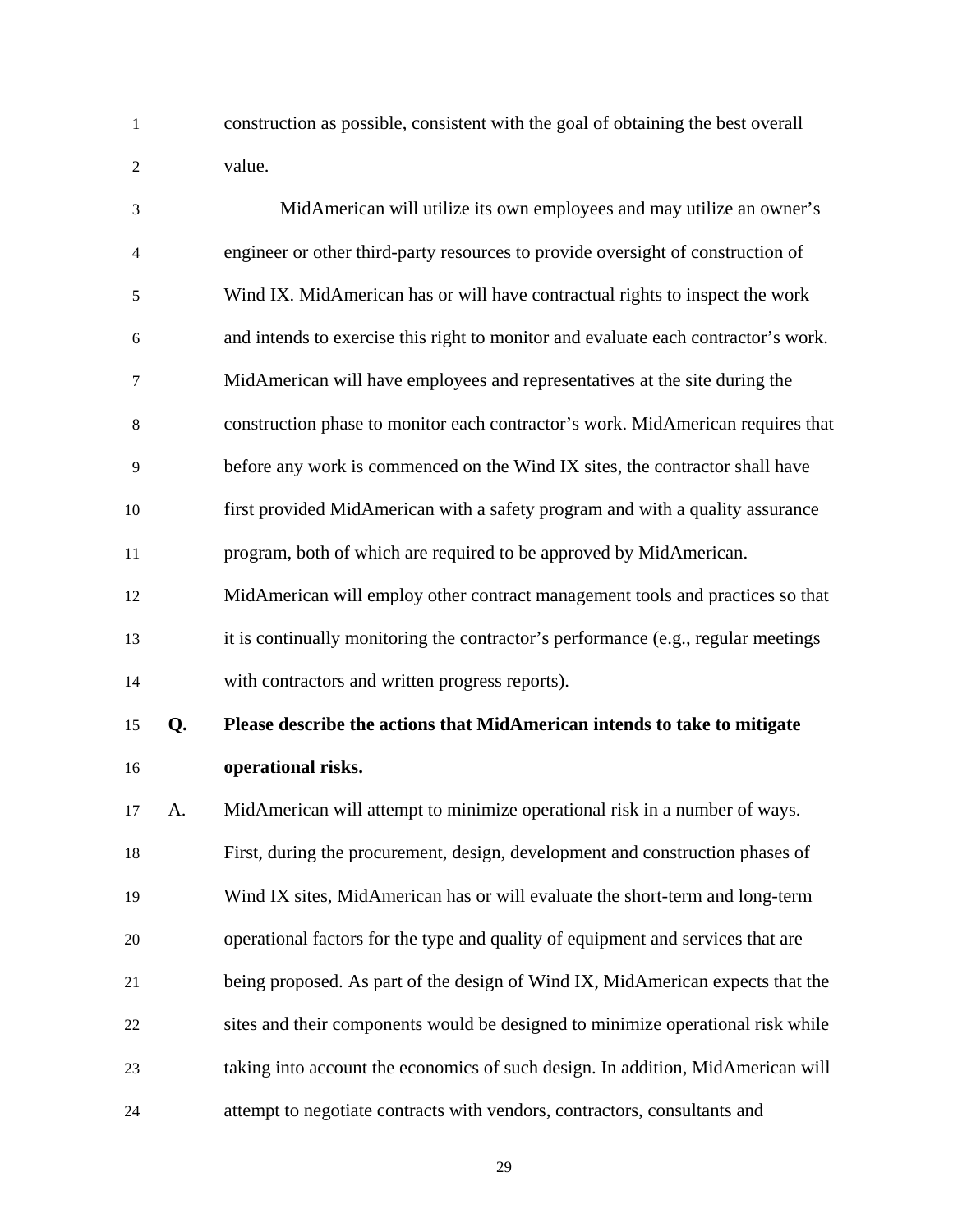| 1            |    | landowners and obtain permits that minimize potential operational risks and costs.  |
|--------------|----|-------------------------------------------------------------------------------------|
| $\mathbf{2}$ |    | MidAmerican will attempt to ensure that the actual construction and installation    |
| 3            |    | of the facilities complies with the contractual requirements.                       |
| 4            |    | In the past, MidAmerican contracted with General Electric Company,                  |
| 5            |    | Mitsubishi Heavy Industries, LTD, Siemens Energy, Inc., and wind project            |
| 6            |    | service and maintenance companies (such as EDF Renewables Service, Inc.,            |
| $\tau$       |    | formerly enXco Service Corporation) to provide certain services and maintenance     |
| $\,8\,$      |    | for the prior Wind Power Projects. MidAmerican will utilize the turbine supplier    |
| 9            |    | or a third-party for service and maintenance for all of the service and maintenance |
| 10           |    | requirements in connection with Wind IX.                                            |
|              |    | Economic Impact $(41.3(4)^{6}a^{\prime\prime})$                                     |
|              |    |                                                                                     |
| 11           | Q. | Please provide information concerning the economic impact of the Wind IX            |
| 12           |    | sites within Iowa and communities where Wind IX may be located.                     |
| 13           | A. | The construction, maintenance and operation of Wind IX sites will contribute to     |
| 14           |    | the economic development of the state of Iowa in a manner similar to the prior      |
| 15           |    | Wind Power Projects, and do so in a way that is consistent with the land use and    |
|              |    | environmental policies of Iowa. Wind IX will also provide construction jobs         |
| 17           |    | similar to those that were created during construction of the prior Wind Power      |
| 18           |    | Projects. Wind IX will generate meaningful local expenditures during                |
| 19           |    | construction and these will benefit the economies of the communities located near   |
| 20           |    | each Project site. The local and state expenditures associated with installation of |
| 16<br>21     |    | 162 MW of wind generation assets could approach \$54 million. The estimated         |
| 22           |    | total payroll is expected to approach approximately \$5 million during              |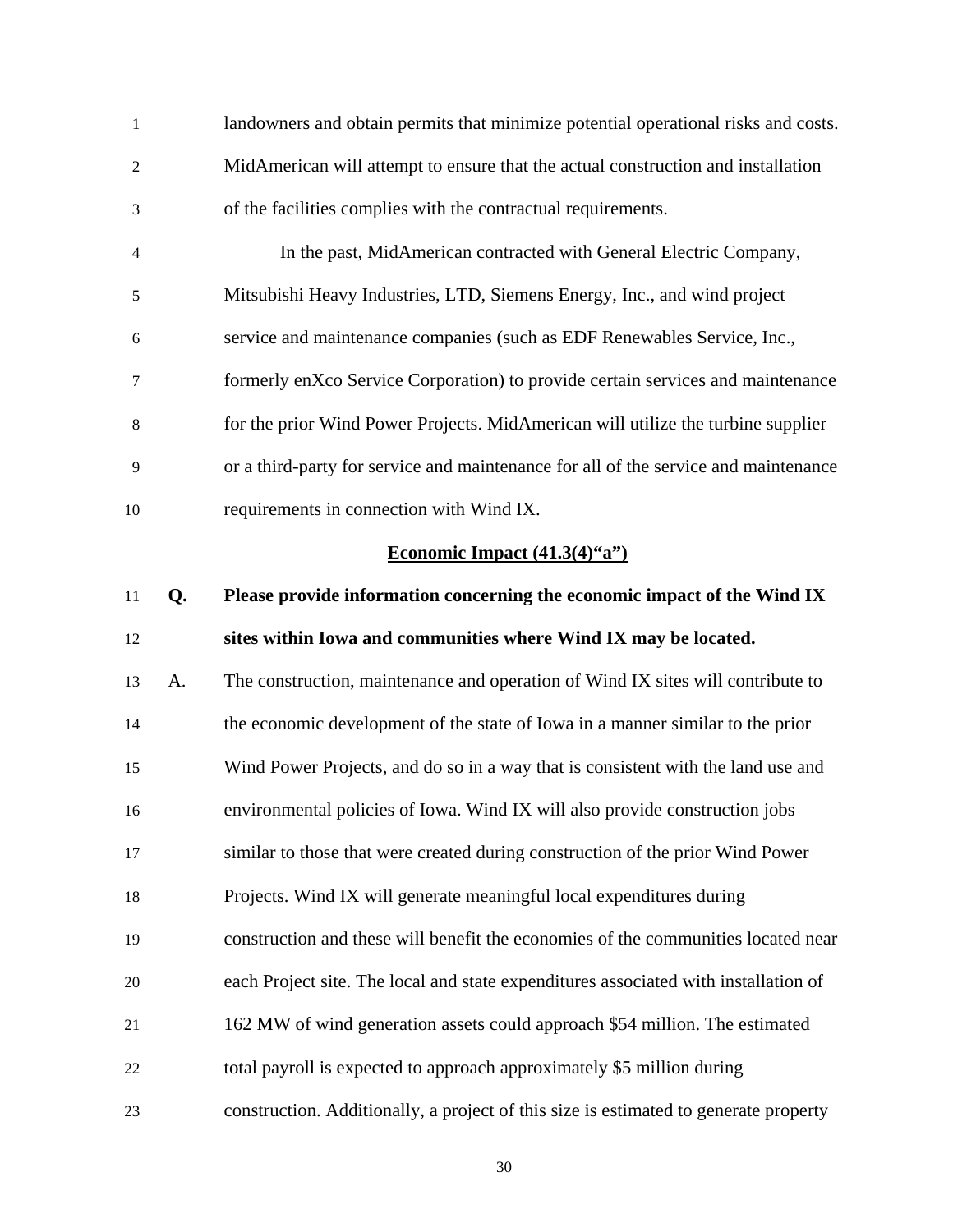1 tax revenues for local tax districts in excess of \$40 million over 30 years. In 2 addition, MidAmerican will be making annual payments to the landowners on 3 whose property the added wind turbines are located. The turbines are expected to 4 be located primarily on agricultural land and, as such, the annual payments will 5 provide another source of income beyond the landowners' farming operations 6 income.

### **Efficiency and Control Technologies (41.3(4)"e")**

# 7 **Q. Please compare Wind IX with other feasible sources of supply as it relates to**  8 **efficiency and control technologies.**

9 A. Wind IX compares favorably with other feasible sources of supply relative to 10 efficiency and control technologies. Wind IX will consist of wind-driven turbines 11 of proven technology. Wind turbine design and efficiency continue to improve 12 and wind turbines in this size range (i.e., 2 MW or larger) are commercially viable 13 and in use throughout the U.S. and abroad. Manufacturers continue to improve 14 turbine control and wind energy capture without significantly increasing cost. 15 Major areas of improvement include blade and rotor aerodynamic designs, 16 utilization of low-weight, high strength materials for blade construction, and 17 improved gearbox design and efficiency. Each turbine will have a control system 18 designed to operate it in the optimal way to produce the most energy from the 19 available wind resource and to avoid and/or minimize situations that could lead to 20 damage to the turbine or create other dangers. 21 Wind IX and each turbine will include a modern, state-of-the-art

22 Supervisory Control and Data Acquisition ("SCADA") system. This system will 23 monitor wind conditions, line parameters, and a multitude of individual turbine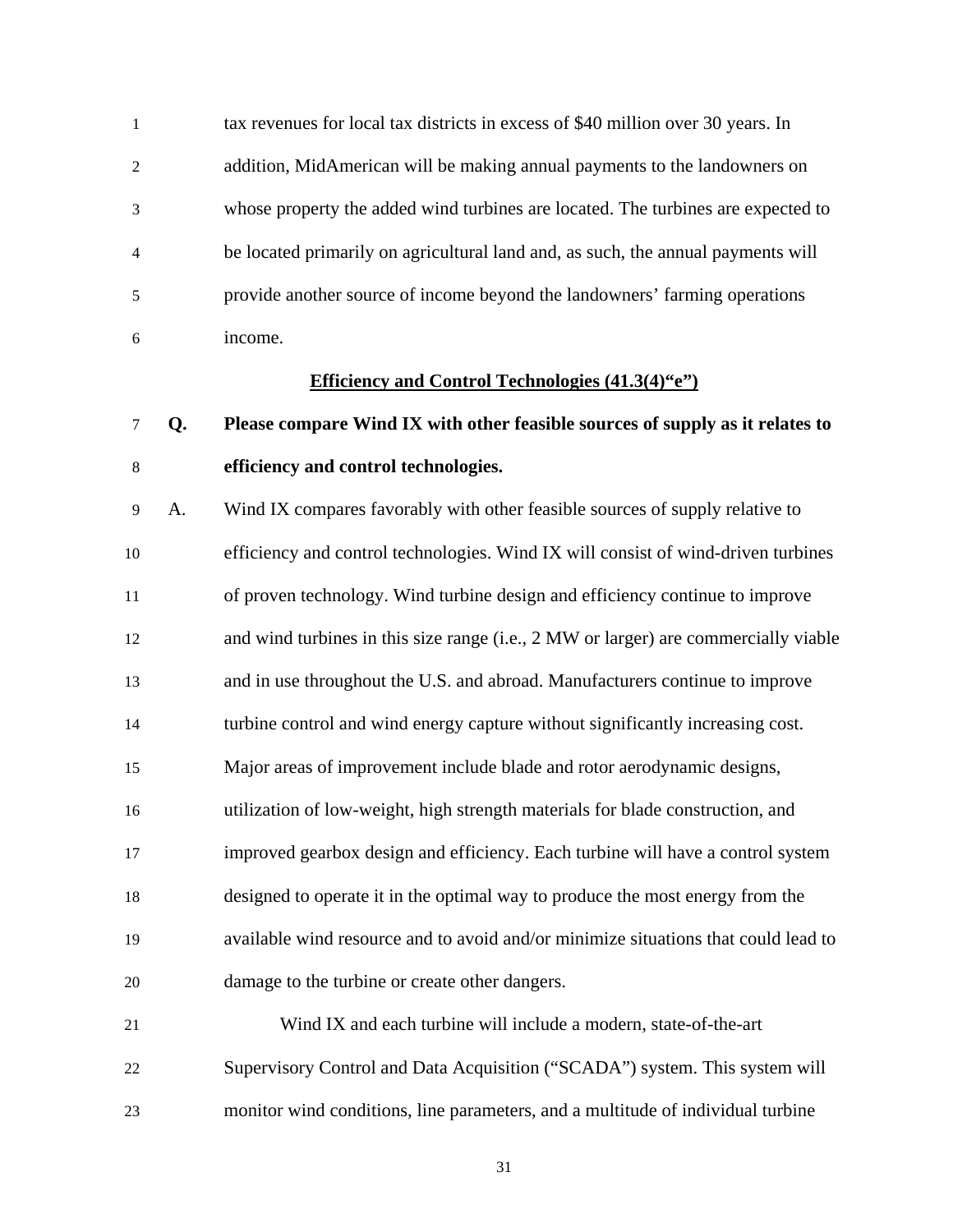- 1 status and performance indicators, including power output and fault status.
- 2 MidAmerican will be able to track production, availability, maintenance status,
- 3 power performance, outages and resets on appropriate turbine faults.
- 4 MidAmerican will also be able to remotely curtail energy production and perform 5 other turbine shutdown scenarios.
- 

## **RATEMAKING PRINCIPLES**

- 6 **Q. What ratemaking principles does MidAmerican seek to have the Board**  7 **approve in this docket?**
- 8 A. MidAmerican is asking that the Board exercise the authority granted it by the 9 Iowa Legislature in House File 577, and clarified in House File 659, to approve 10 the Wind IX ratemaking principles. The contents of the ratemaking principles 11 being requested by MidAmerican are set forth in Section 5 of the Application, and 12 in the testimony offered by the sponsoring witnesses. The following table 13 indicates the name of the MidAmerican witness who supports each ratemaking 14 principle.

| <b>Section</b> | <b>Topic</b>                           | <b>Witness</b> |
|----------------|----------------------------------------|----------------|
|                |                                        |                |
| 5.1            | Iowa Jurisdictional Allocation         | Specketer      |
| 5.2            | Cost Cap                               | Wright         |
| 5.3            | Size Cap                               | Wright         |
| 5.4            | Depreciation                           | Wright         |
| 5.5            | Return on Equity                       | VanderWeide    |
| 5.6            | <b>Cancellation Cost Recovery</b>      | Specketer      |
| 5.7            | Renewable Energy and CO2 Credits, etc. | Specketer      |
| 5.8            | <b>Federal Production Tax Credit</b>   | Specketer      |

### 15 **Q. What ratemaking principles are you sponsoring?**

- 16 A. I sponsor three ratemaking principles; those pertaining to the cost cap, size cap
- 17 and depreciation.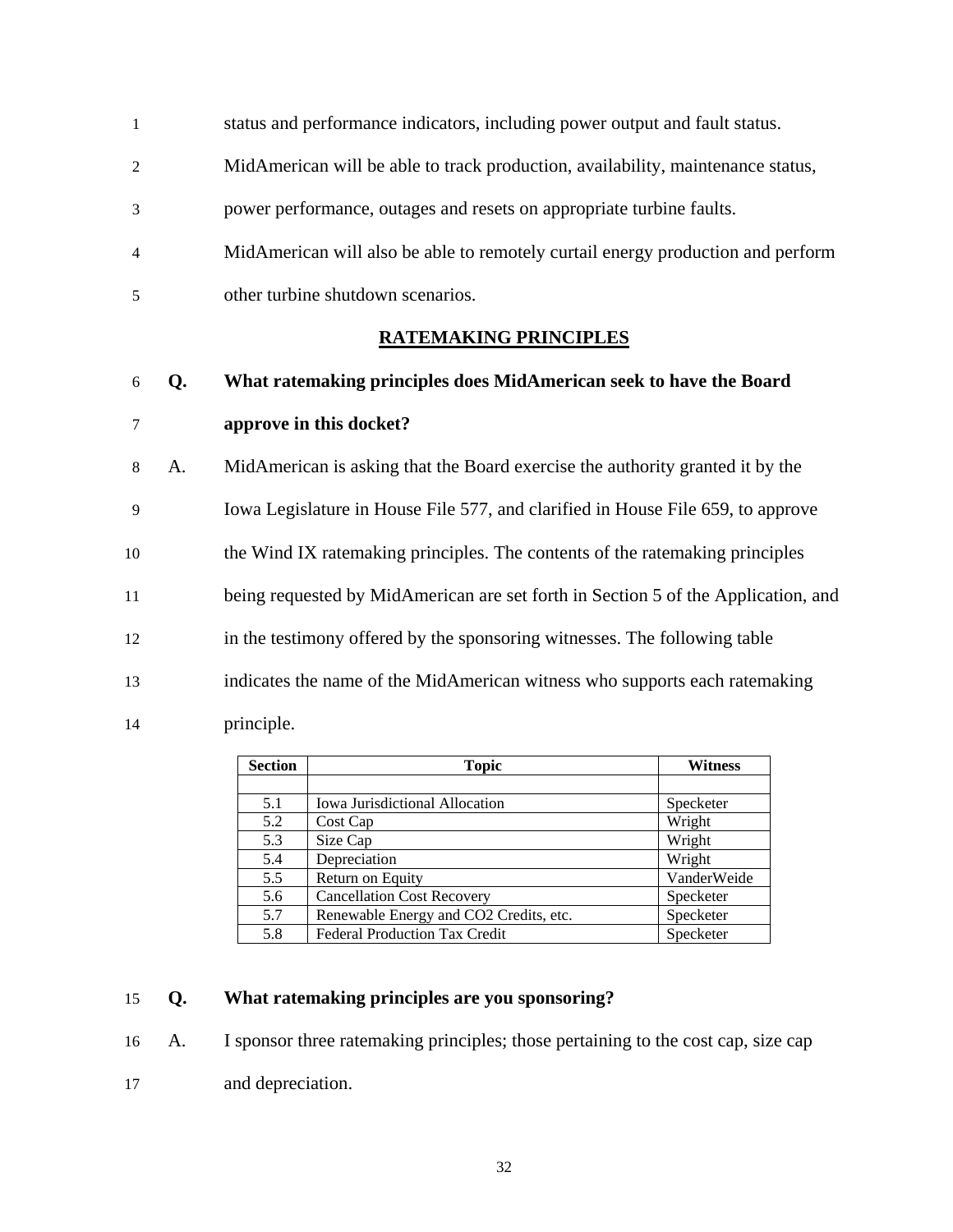## **Cost Cap Ratemaking Principle (Section 5.2)**

| 1              | Q. | What cost cap ratemaking principle is MidAmerican seeking for Wind IX?                |  |  |
|----------------|----|---------------------------------------------------------------------------------------|--|--|
| $\overline{c}$ | A. | Under the cost cap principle, which I sponsor (Section 5.2), MidAmerican's            |  |  |
| 3              |    | proposed ratemaking principles would apply to all new MidAmerican Wind IX             |  |  |
| 4              |    | generating capacity up to 162 MW (nameplate). The cumulative cost cap for             |  |  |
| 5              |    | Wind IX is \$1.725 million per MW (AFUDC included). This cost cap compares            |  |  |
| 6              |    | favorably to the \$1.825 million per MW (AFUDC included) cost cap the Board           |  |  |
| 7              |    | approved in the Wind VIII ratemaking principles proceeding.                           |  |  |
| $8\,$          | Q. | Why is the proposed cumulative cost cap reasonable?                                   |  |  |
| 9              | А. | The cost cap is reasonable because it is targeted slightly below the level for Wind   |  |  |
| 10             |    | VIII, at a price that provides net customer benefits over the life of the facilities— |  |  |
| 11             |    | i.e., that add no net costs to customers based on our projections. MidAmerican        |  |  |
| 12             |    | witness Yocum addresses these projections in more detail. The cost cap is \$100       |  |  |
| 13             |    | per kW, or 5.5%, lower than the cost cap approved for MidAmerican's Wind VIII         |  |  |
| 14             |    | project.                                                                              |  |  |
| 15             | Q. | Please continue.                                                                      |  |  |
| 16             | A. | The cost cap for Wind IX has been set at a level that will allow MidAmerican to       |  |  |
| 17             |    | earn at a minimum the cost of capital over the life of the assets while providing     |  |  |
| 18             |    | incremental renewable energy at no net cost to customers. The details supporting      |  |  |
| 19             |    | the economics of Wind IX are discussed further by MidAmerican witness Yocum.          |  |  |
| 20             |    | Other factors such as transmission constraints, detailed final site design, contract  |  |  |
| 21             |    | negotiations, operational reliability, and final project economics will ultimately    |  |  |
| 22             |    | determine the total cost of new wind generation built under these principles. It      |  |  |
| 23             |    | should be noted, however, that estimated costs to complete Wind IX, based on          |  |  |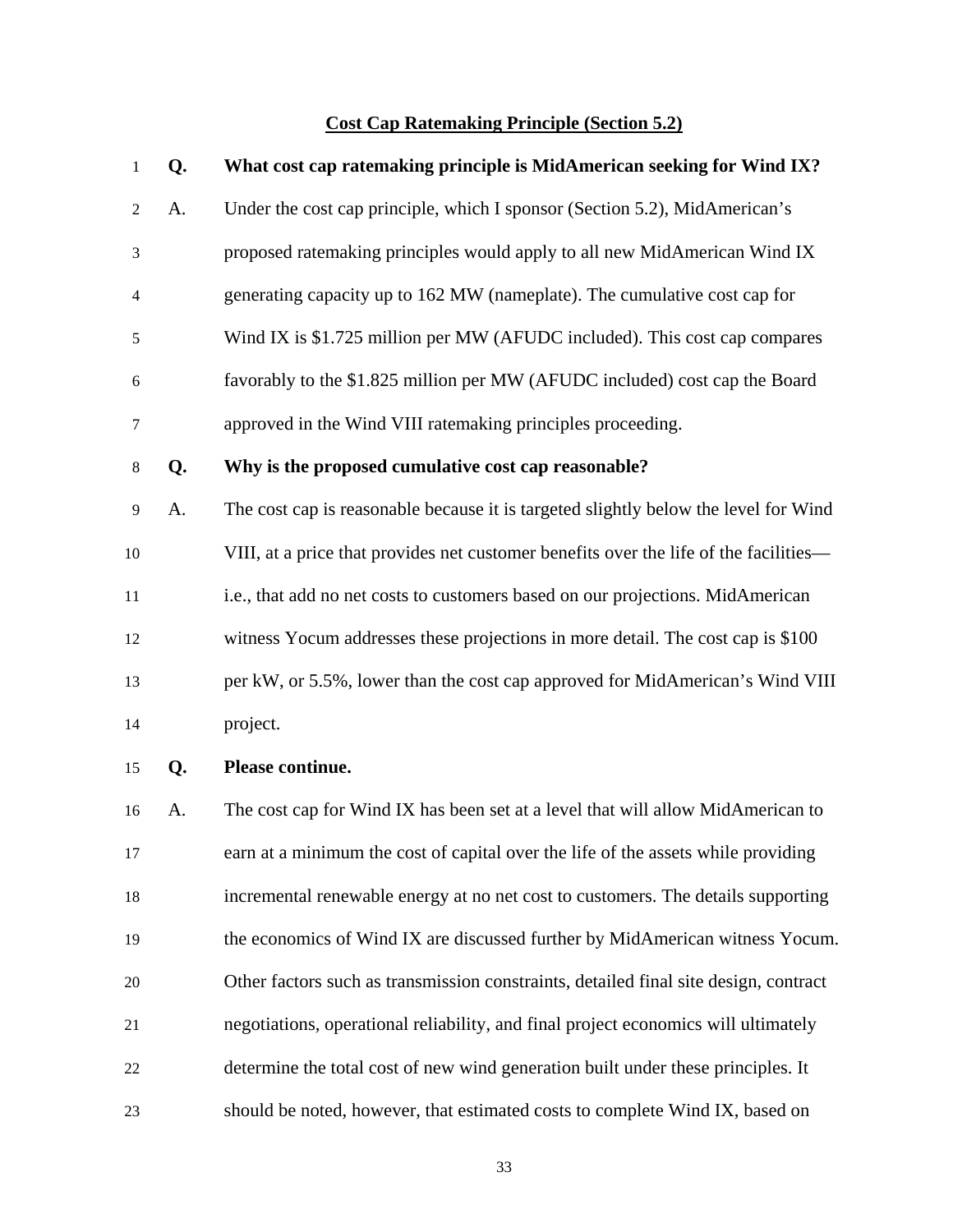| 1                                       |    | existing contracts and market conditions related to contracts still being pursued,                                 |  |  |  |  |
|-----------------------------------------|----|--------------------------------------------------------------------------------------------------------------------|--|--|--|--|
| $\overline{c}$                          |    | and remaining development and interconnection costs, are anticipated to be under                                   |  |  |  |  |
| 3                                       |    | the cost cap.                                                                                                      |  |  |  |  |
| <b>Size Cap Principle (Section 5.3)</b> |    |                                                                                                                    |  |  |  |  |
| 4                                       | Q. | What size cap ratemaking principle is MidAmerican seeking for Wind IX?                                             |  |  |  |  |
| 5                                       | А. | I am sponsoring MidAmerican's size cap ratemaking principle, Section 5.3 of the                                    |  |  |  |  |
| 6                                       |    | Application which reads as follows:                                                                                |  |  |  |  |
| 7<br>8                                  |    | The ratemaking principles shall be applicable to all new MidAmerican<br>wind capacity up to 162 MW for both sites. |  |  |  |  |
| 9                                       | Q. | Why is the proposed size cap reasonable?                                                                           |  |  |  |  |
| 10                                      | А. | The 162 MW was selected as the maximum potential size for Wind IX based                                            |  |  |  |  |
| 11                                      |    | upon a detailed review of available project sites in Iowa that are in the best                                     |  |  |  |  |
| 12                                      |    | position to be qualified for the PTC and that can be reasonably constructed before                                 |  |  |  |  |
| 13                                      |    | January 1, 2016.                                                                                                   |  |  |  |  |
|                                         |    | <b>Depreciation Principle (Section 5.4)</b>                                                                        |  |  |  |  |
| 14                                      | Q. | What information are you sponsoring in the Ratemaking Principles                                                   |  |  |  |  |
| 15                                      |    | Application regarding depreciation for Wind IX?                                                                    |  |  |  |  |
| 16                                      | A. | The depreciation ratemaking principle I sponsor at Section 5.4 of the Application                                  |  |  |  |  |
| 17                                      |    | allows MidAmerican 30 years to depreciate Wind IX assets. MidAmerican will                                         |  |  |  |  |
| 18                                      |    | reconsider the depreciable life of wind assets for future projects in the event                                    |  |  |  |  |
| 19                                      |    | evidence shows such reconsideration is needed. Technology continues to change                                      |  |  |  |  |
| 20                                      |    | in the wind turbine industry, and it is conceivable the normal design life of the                                  |  |  |  |  |
| 21                                      |    | turbines will change. Again, if that occurs, MidAmerican will undertake an                                         |  |  |  |  |
| 22                                      |    | appropriate analysis. The 30-year depreciation period is consistent with the period                                |  |  |  |  |
| 23                                      |    | approved by the Board for the Wind VIII project. MidAmerican moved to 30                                           |  |  |  |  |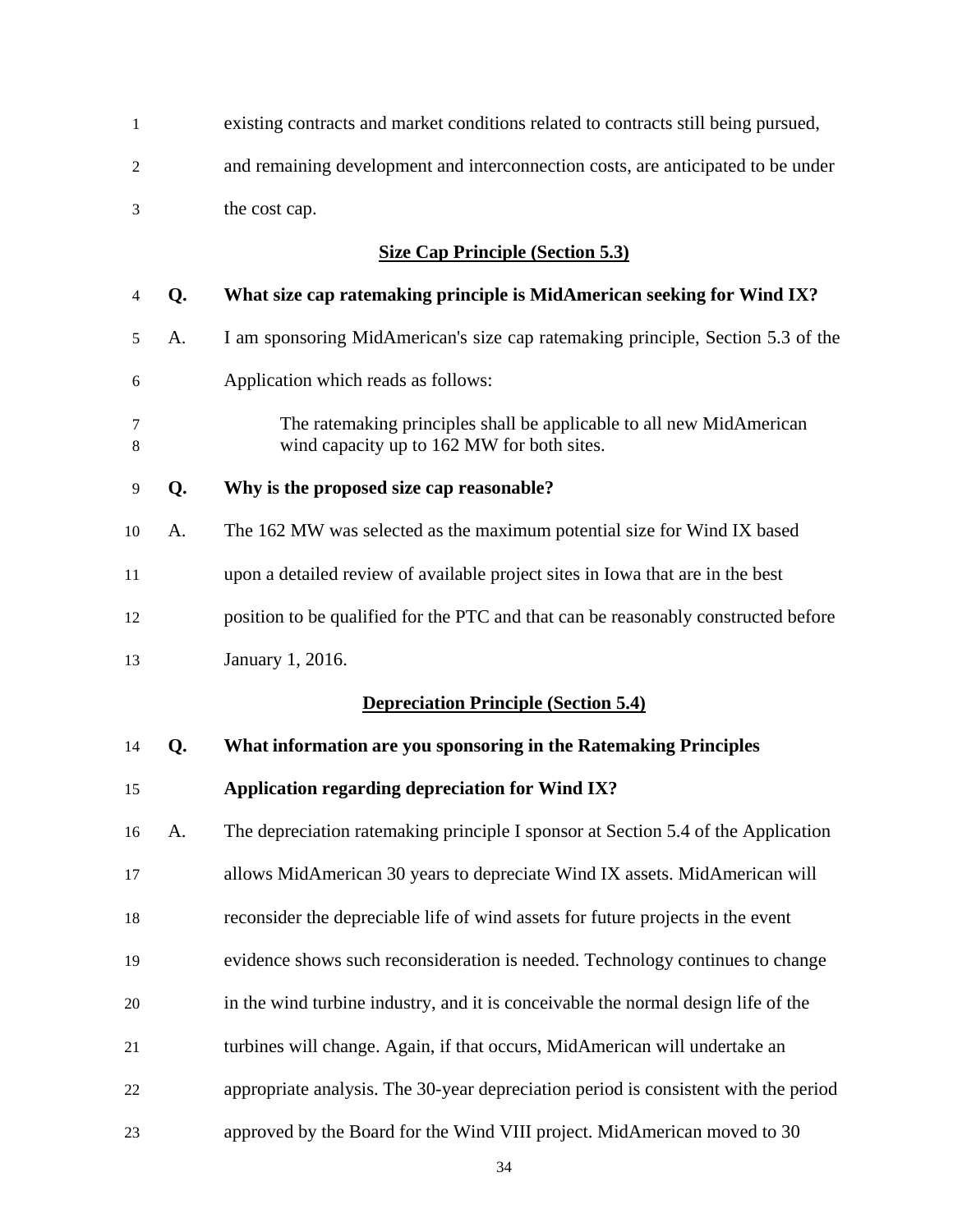1 years based upon historical performance of wind turbines in service longer than 2 30 years across the nation and statements from major suppliers. Technology 3 continues to improve in the wind turbine industry, and it is reasonable to conclude 4 that if older wind turbines with less robust designs are still operating after 30 5 years, newer turbines should be expected to last at least as long. In Wright Exhibit  $6 \qquad \qquad \_ (ALW-1)$ , Schedules 1 and 2, I have provided the statements given to 7 MidAmerican, by two wind turbine manufacturers, in support of the 30-year 8 period for depreciation.

### **CASE SUMMARY**

### 9 **Q. Please summarize the case that the Company has submitted.**

10 A. MidAmerican's testimony and exhibits in this docket, and the sections of the 11 Application, demonstrate that MidAmerican's proposed Wind IX project meets 12 the intent of the Iowa energy policy and the state's policy aimed at increasing 13 development of renewable energy sources in Iowa. As with the original 310.5 14 MW wind power project and the subsequent wind projects, Wind IX will 15 contribute to the Company's ability to provide reliable electric service and stable 16 overall electric rates to Iowa's energy consumers. Wind IX will provide an 17 economical source of electricity that meets customer needs across a wide range of 18 fronts, including the following:

19 • Environmental compliance needs: Increasing the supply of zero-emissions 20 electricity to meet expected regulatory requirements limiting carbon and 21 other emissions and effluents;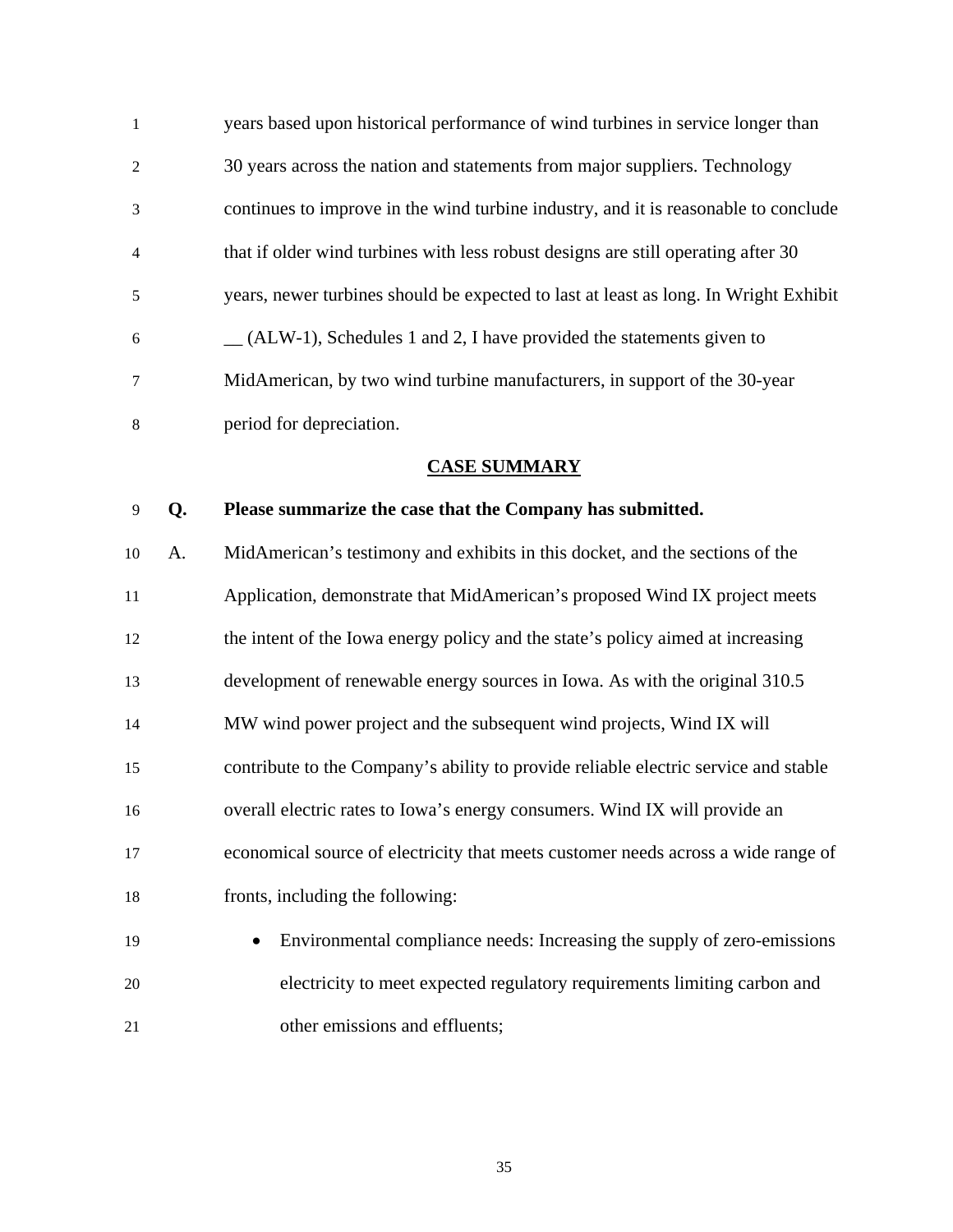| 1              | Customer pricing needs: Providing revenue streams, and avoided costs,               |
|----------------|-------------------------------------------------------------------------------------|
| $\overline{c}$ | that are likely to offset the costs of Wind IX and provide a source of              |
| 3              | energy that can displace energy from carbon-based generation resources;             |
| 4              | Fuel diversity needs: Reducing dependence on fossil fuels and insulating            |
| 5              | customers from more volatile fuel-cost sources of energy and potential              |
| 6              | fuel transportation cost changes;                                                   |
| 7              | Economic development needs: Promoting economic development in Iowa;                 |
| 8              | Iowa energy policy needs: Supporting Iowa's role as a renewable energy              |
| 9              | leader; and                                                                         |
| 10             | Energy needs: Increasing the supply of low cost energy.                             |
| 11             | In addition, Wind IX potentially reduces projected capacity deficits as discussed   |
| 12             | by MidAmerican witness Hammer.                                                      |
| 13             | MidAmerican's proposed ratemaking principles regarding the size and                 |
| 14             | cost caps allow MidAmerican to develop the Wind IX sites in a timely and            |
| 15             | advantageous manner for MidAmerican's customers.                                    |
| 16             | As with the Company's prior Wind Power Projects, MidAmerican will                   |
| 17             | comply with the MISO requirements to ensure that the proposed transmission          |
| 18             | interconnections and transmission service for Wind IX will not degrade the          |
| 19             | adequacy, reliability, or operating flexibility of the existing transmission system |
| 20             | from a regional and a local perspective. MidAmerican witness Schuster describes     |
| 21             | the numerous steps and procedures MidAmerican will follow to obtain                 |
| 22             | appropriate approvals to expand MidAmerican's Iowa wind facilities in               |
| 23             | accordance with this commitment.                                                    |
|                |                                                                                     |

24 **Q. Please continue.**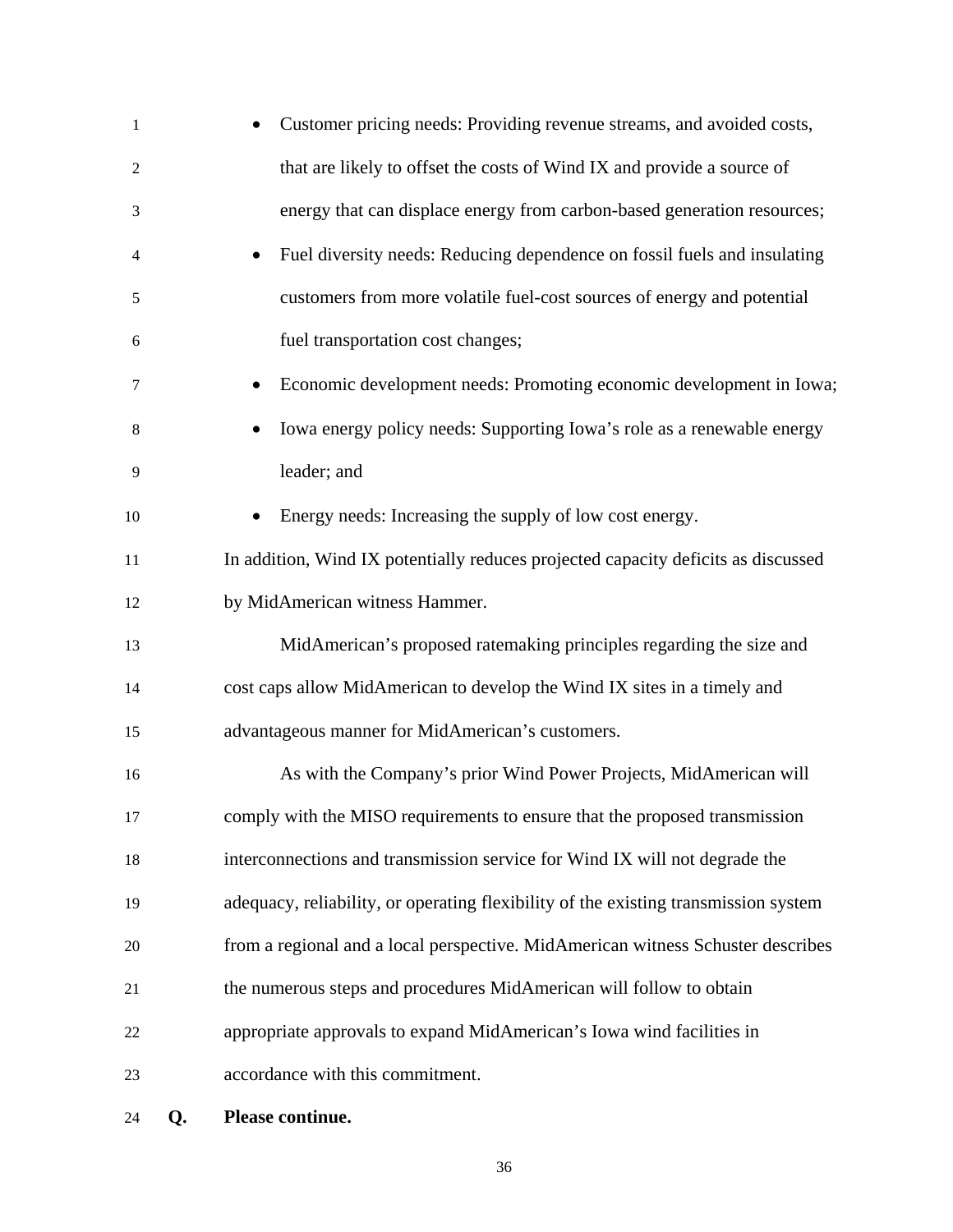| 1              | A. | As MidAmerican's testimony demonstrates, the construction, maintenance and            |
|----------------|----|---------------------------------------------------------------------------------------|
| $\sqrt{2}$     |    | operation of Wind IX will materially contribute to the economic development of        |
| $\mathfrak{Z}$ |    | the state of Iowa, and do so in a manner that is consistent with the land use and     |
| $\overline{4}$ |    | environmental policies of this state, as was the case with the previous               |
| 5              |    | MidAmerican Wind Power Projects. Wind IX will have a positive impact on               |
| 6              |    | construction jobs, local expenditures, and annual property taxes. Additionally,       |
| $\tau$         |    | Wind IX is expected to be located primarily on agricultural land and, as such,        |
| 8              |    | annual payments will provide another source of income in addition to the income       |
| 9              |    | earned in the landowners' farming operations.                                         |
| 10             |    | Wind IX will utilize a renewable resource, wind, to create electric energy            |
| 11             |    | with no accompanying air or water emissions. Furthermore, in light of upcoming        |
| 12             |    | carbon regulation limits, Wind IX offers considerable value as a source of electric   |
| 13             |    | generation free of carbon and other emissions. Thus, Wind IX will exceed all state    |
| 14             |    | and federal air and water emission standards and regulations.                         |
| 15             |    | As the foregoing points demonstrate, Wind IX is a reasonable renewable                |
| 16             |    | resource for MidAmerican to add to its electric system just as the Board found in     |
| 17             |    | eight prior wind ratemaking principles orders for MidAmerican Energy Company,         |
| 18             |    | and one order for Interstate Power and Light Company.                                 |
|                |    | <b>SITING CERTIFICATE</b>                                                             |
| 19             | Q. | Did MidAmerican obtain a siting certificate for Wind IX?                              |
| 20             | A. | No. MidAmerican does not believe a siting certificate for Wind IX is required,        |
| 21             |    | just as no siting certificate was required for the prior Wind Power Projects. All the |
| 22             |    | relevant facts, and the law involved, with respect to Wind IX, are                    |
| 23             |    | indistinguishable from those on which the declaratory order in Docket No.             |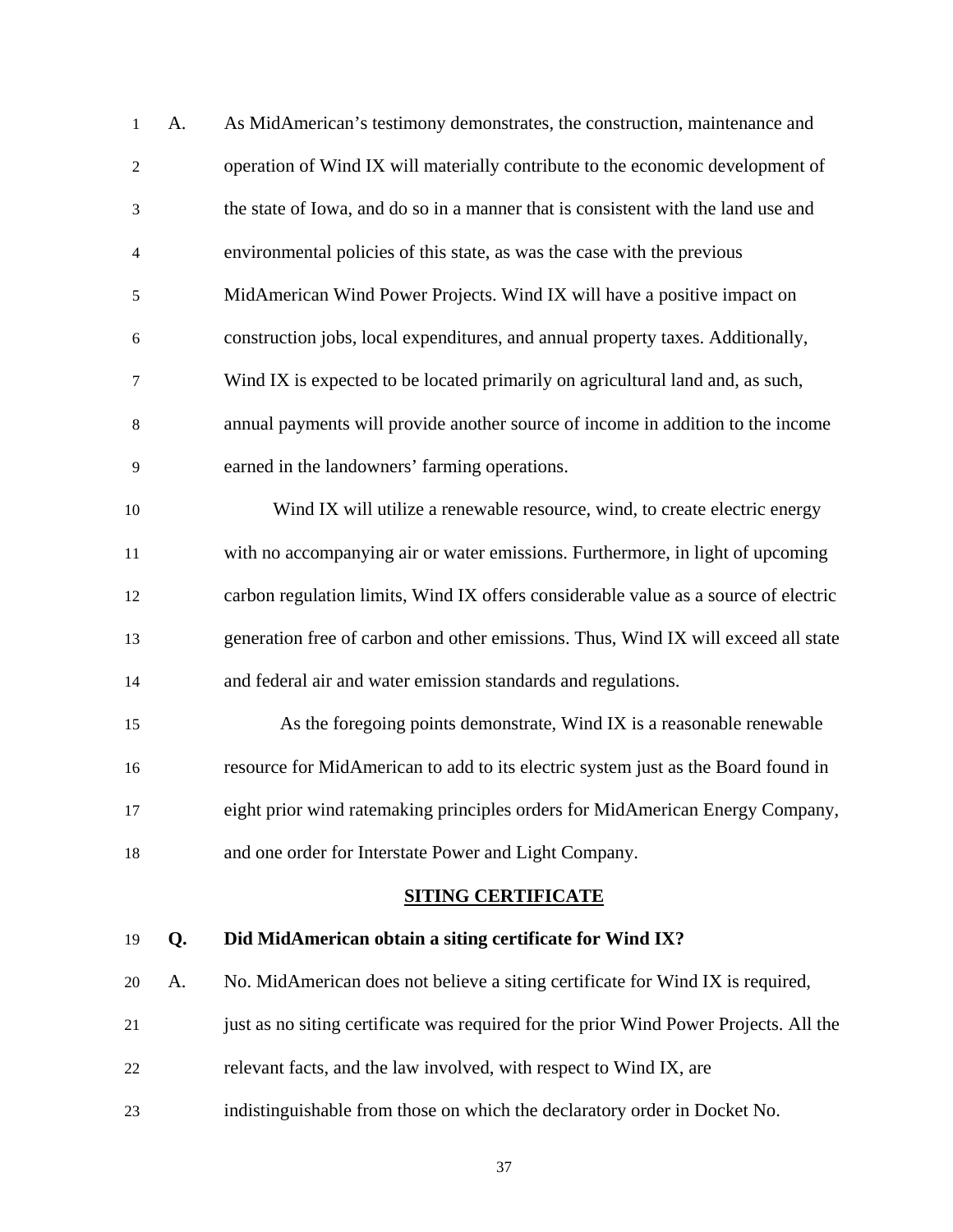|                | Does this conclude your pre-filed direct testimony?                                |
|----------------|------------------------------------------------------------------------------------|
| 6              | DRU-03-3), with respect to Wind IX.                                                |
| 5              | in the earlier docket, pertaining to the initial 310.5 MW wind project (Docket No. |
| $\overline{4}$ | MidAmerican believes it is reasonable to rely upon the declaratory ruling issued   |
| 3              | connected to 25 MW or more of nameplate generating capacity. Therefore,            |
| 2              | accordance with a design that results in no single collector or gathering line     |
| -1             | DRU-03-3 was based. Like the previous wind projects, Wind IX will be built in      |

8 A. Yes, it does.